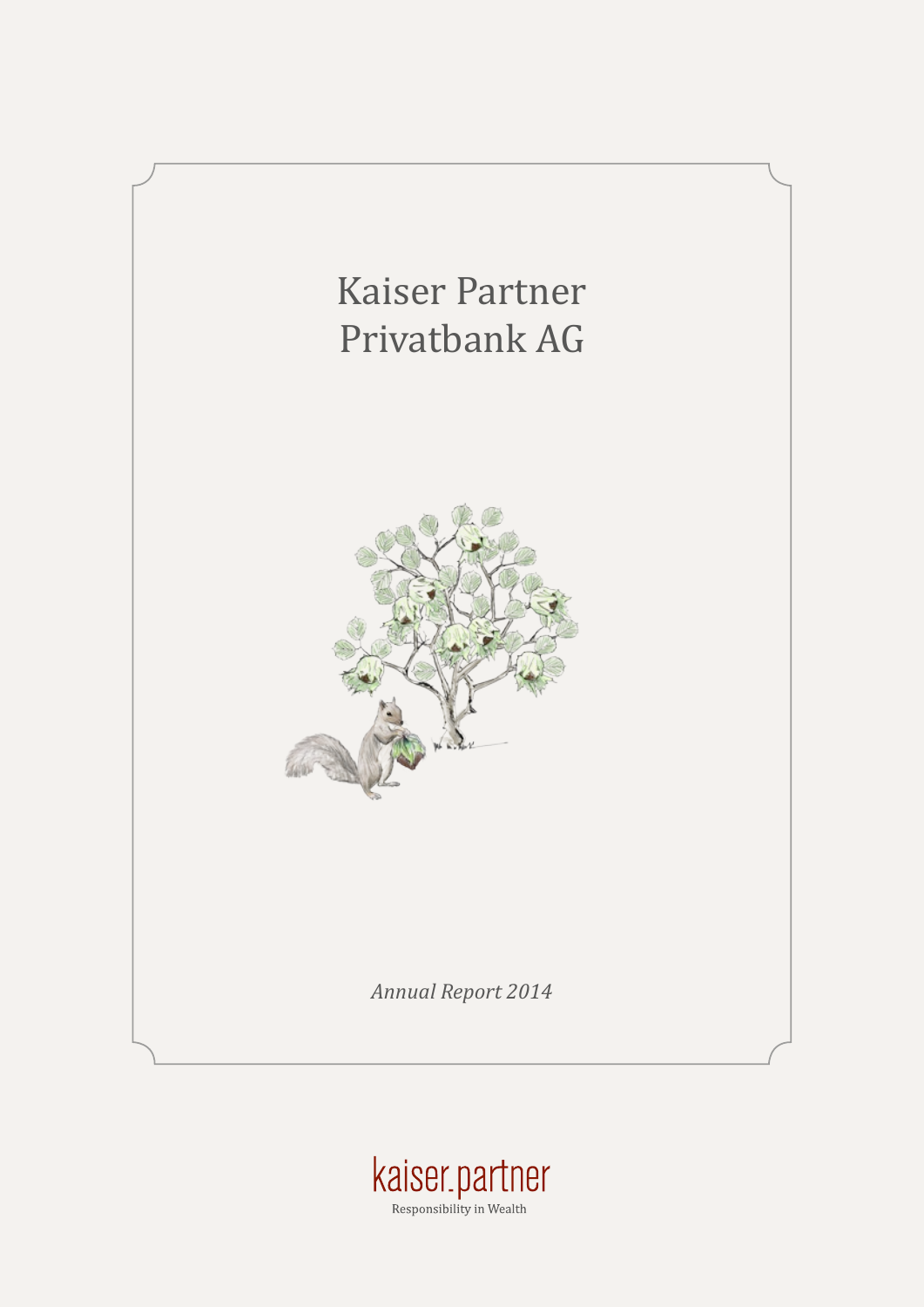| $\overline{4}$ | <b>Annual Report Kaiser Partner</b>           |
|----------------|-----------------------------------------------|
|                | Privatbank AG                                 |
|                | <sup>10</sup> Balance Sheet of Kaiser Partner |
|                | Privatbank AG                                 |
| 12             | <b>Off-Balance Sheet Transactions</b>         |
| 13             | <b>Appropriation of Balance Sheet Profit</b>  |
| 14             | <b>Income Statement</b>                       |
| 15             | <b>Cash Flow Statement</b>                    |
| 16             | <b>Notes on Business Activities</b>           |
| $17\,$         | <b>Accounting and Valuation Principles</b>    |
| 19             | <b>Risk Management</b>                        |
| $20\,$         | Notes on the Balance Sheet                    |
| 28             | Notes on Off-Balance Sheet                    |
|                | Transactions                                  |
|                | <sup>29</sup> Notes on the Income Statement   |
| 30             | Disclosure in Accordance with                 |
|                | Article 27 of the CAO                         |
| 31             | <b>Report of the Statutory Auditors</b>       |
| 32             | <b>Board of Directors, Executive</b>          |
|                | <b>Board, Investment Partners,</b>            |
|                | <b>Executives and Auditors</b>                |

## **Contents**

| <b>Key figures 2014</b>       |            |            |
|-------------------------------|------------|------------|
| (in CHF millions, rounded)    | 12/31/2014 | 12/31/2013 |
| Annual profit                 |            |            |
| Profit on ordinary activities | 2.8        |            |
| Equity base                   | 47.0       | 51 5       |
| Total assets                  | 558.9      | 453.6      |
| Assets under management       | 2,395.6    | 2.049.0    |
| Employees                     | 40         |            |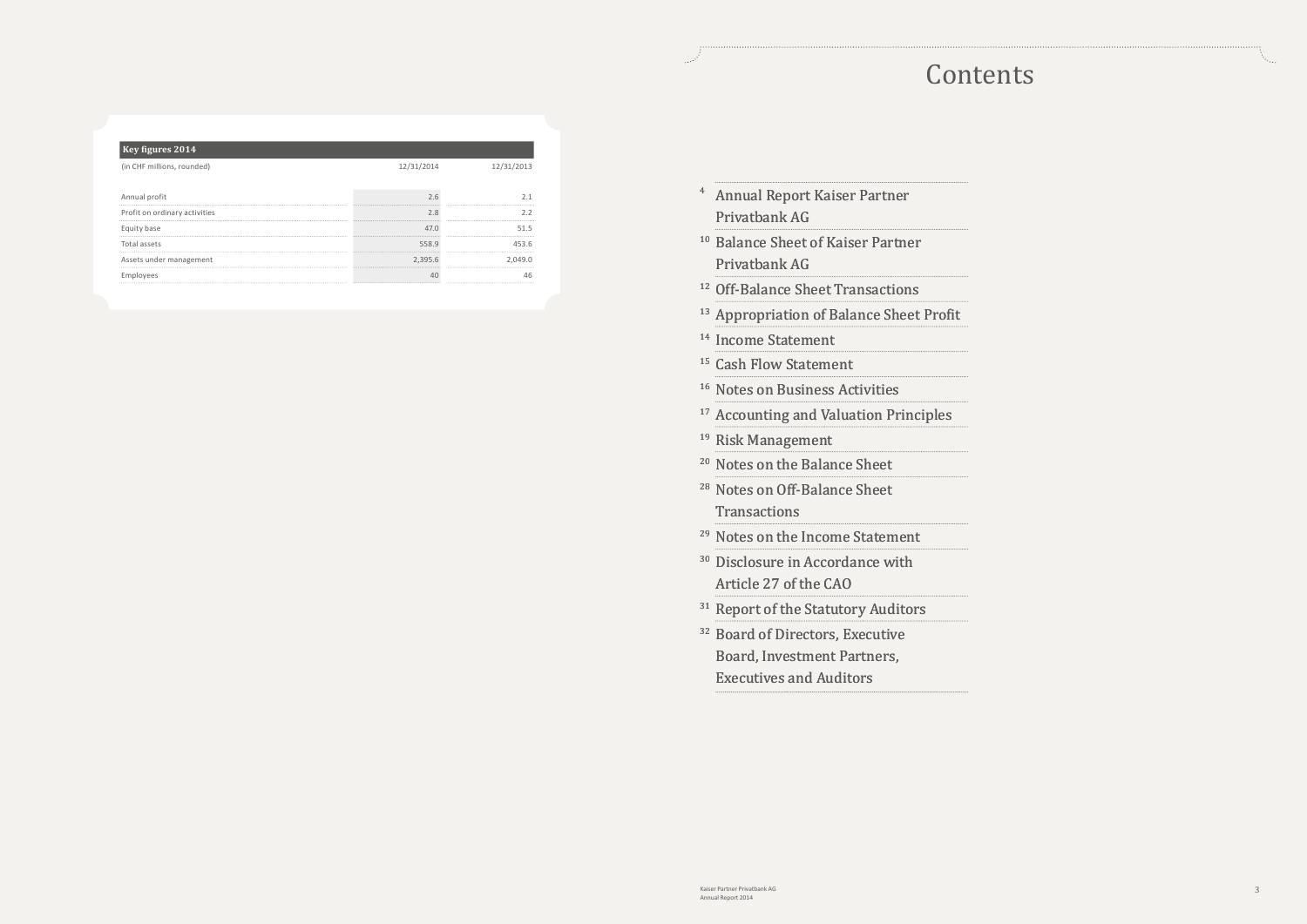## Growth and a significant increase in profits in a challenging environment

Annual report by the Chairman of the Board of Directors and Executive Board of Kaiser Partner Privatbank AG

In 2014 Kaiser Partner Privatbank AG continued on the growth trajectory established over recent years: Earnings increased by 10 percent on the previous year and client assets under management rose by 17 percent. The profit climbed by 23 percent. We firmly believe that this growth trend is rooted in our values and that it results from our clear focus on tax compliance and selected strategic markets including the UK, the USA and Russia. We also believe that protecting privacy will remain very important even, or perhaps especially, in a tax-compliant world. Responsible Investing is our guiding principle. We help our clients invest sustainably and responsibly and we have developed the tools we need to do this.

The operating environment in 2014 was not the easiest. Europe's borders were redefined unexpectedly; but given the difficult political conditions, financial markets did well. Shored up by central bank action, the bond markets performed positively, and shares followed suit. The price of oil, gold and other commodities suffered a collapse that helped the industrial nations keep inflation low and maintain their expansive monetary policy. The environment remains challenging in 2015.

In 2006 Kaiser Partner anticipated many of the developments we are experiencing today, and was quick to make the necessary strategic adaptations. The two pillars of our strategy are to protect privacy and to secure the long-term value of tax-compliant assets. We offer a free choice of products and platforms, working with other banks where necessary, and we always put client interests at the heart of our work. Our principles pay off for clients for the long term.

Our main points of focus are:

- A holistic, sustainable asset management concept based on an ethical and responsible approach to investment.
- Expertise that allows us to provide country-specific services and solutions for each individual asset class.
- An investment concept that enables us to manage our clients' assets according to the principles of Responsible Investing.
- A focus on key markets including Liechtenstein, Switzerland, Germany, Austria, the UK, the USA, Russia and Eastern Europe.
- Cooperation with globally respected experts such as Wellershoff & Partners Ltd., which allows us to provide our clients with the best possible expertise in financial matters and thus achieve an attractive, competitive performance.

#### Global economic trends in 2014

Last year was a positive one overall on the financial markets. The stock market rally continued. Significant corrections in August and October were cancelled out very quickly, and towards the end of the year new record highs were recorded almost every day. US markets put in a particularly impressive performance, but the Swiss stock market can also look back on double-digit percentage gains.

Bond markets also saw strong growth. In fact government bonds posted their largest price rises for three years. Alongside the sharp decline in oil prices since the middle of the year, one of the biggest surprises of 2014 for us was the renewed fall in interest rates – in some places to record low levels. The fact that the strong demand for government bonds, especially in Europe, was driven mainly by the conduct of central banks is reflected in the performance of the other asset classes we hold in the portfolio as protection against crises. Gold is the most obvious example. It produced a negative return for the second year in a row. Not even the crisis in the Ukraine – undoubtedly one of the biggest challenges we currently face – led to any lasting support for gold prices.

Varying economic performances determined the main trends on the stock markets. The real high-flyer in 2014 was the USA. After a weather-related decline in growth at the start of the year, the economic climate in the USA is now better than it has been for ten years. As we expected, Europe found its way out of its long recession, though it experienced further setbacks around the middle of the year. The Ukraine crisis had a significant negative impact on the business climate in Europe, though the recovery was also hampered by home-grown problems. A stalling European economy made life difficult for Switzerland too; its domestic economy has shown signs of saturation for some time now and this trend was noticeably accentuated.

Any review of financial market developments in 2014 has to include a critical look at monetary policy. The financial markets benefited once again from the generosity of central banks. The SNB's defense of the Swiss franc's lower limit against the euro was not the only factor. The European Central Bank played an even more crucial role. In 2014 it not only cut interest rates, introduced negative rates on commercial bank deposits and announced several targeted credit programs, but also stoked increasing speculation that sooner or later it would buy up its member nation's government bonds. In the USA, the Federal Reserve took a different course, on this issue at least, ending its program of bond purchases in October 2014 as expected. But the Fed also had at least one eye on the health of the markets, as the conciliatory comments by central bankers showed when a touch of panic washed over the markets in mid-October. Of course this can all be explained as a response to the threat of deflationary tendencies. But ultimately inflation has fallen mainly as a result of lower energy prices, and it will remain low for some months to come. Declining energy and commodity prices cannot be corrected with monetary policy. Instead monetary policy gave its implicit blessing to risky investment behavior.

This dilemma will continue to occupy us in 2015. On the one hand the real economy generally gives us reasons for optimism. Low capacity utilization, a slow recovery in the crisis-hit property market and ultimately the continuing expansive monetary policy of the central banks should fuel solid growth in Western industrial nations. Only in Japan and China is the economy unlikely to gather much momentum, while emerging markets will only receive moderate growth impetus from exports. However, in an environment of solid global economic growth, company profits should continue to grow, providing further support for the stock markets. Given the low level of interest rates and the correspondingly small potential for gains on the bond markets, shares should once again be among the most promising asset classes this year. Within our portfolio, equities will therefore continue to be the largest single class, though we continue to ensure broad diversification across as many different asset classes as possible.

On the other hand, valuations on the financial markets will present an increasing challenge. This can be seen most clearly by looking at an example from the bond markets. Interest rates on 10-year Swiss bonds are currently so low that even a rise of 3.3 basis points would eat up the whole annual income on the coupon and give a negative overall return. The interest buffer isn't much higher in Europe's core countries. But after three years of upward movement, equity markets are also expensive. Regardless of which valuation model is used, US shares in particular are a long way, or even a very long way north of long-term average values. Swiss and European equity markets aren't cheap any more either, though valuations here do still clearly indicate potential for positive returns.

Meanwhile, the general monetary policy trend masks the potential for continuing uncertainty on the financial markets. Even if continuing low inflation rates imply that we won't see a quick rise in interest rates, central banks will want to prepare markets for a cautious reversal of the huge amounts of money that have been pumped into the system. This suggests rates will gradually go higher, which given the small interest rate buffer makes fixed-income investments less attractive. On the other hand, the experience of 2014 shows that despite current low interest rates bonds can earn their place in a diversified portfolio as a protection against crisis and as a diversification play. The same goes for gold, which in an environment of growth and a long-term increase in interest rates might not have much profit potential, but can still play a role in our portfolio as a protection against risks and recession.

Ultimately we invest the money entrusted to us with a view to capital preservation. This requires us to take the opportunities offered by the equity markets while simultaneously hedging the portfolio with investments chosen for their crisis-protection and diversification qualities. In a time when financial assets come at a high price, this also means maintaining an appropriate level of liquidity.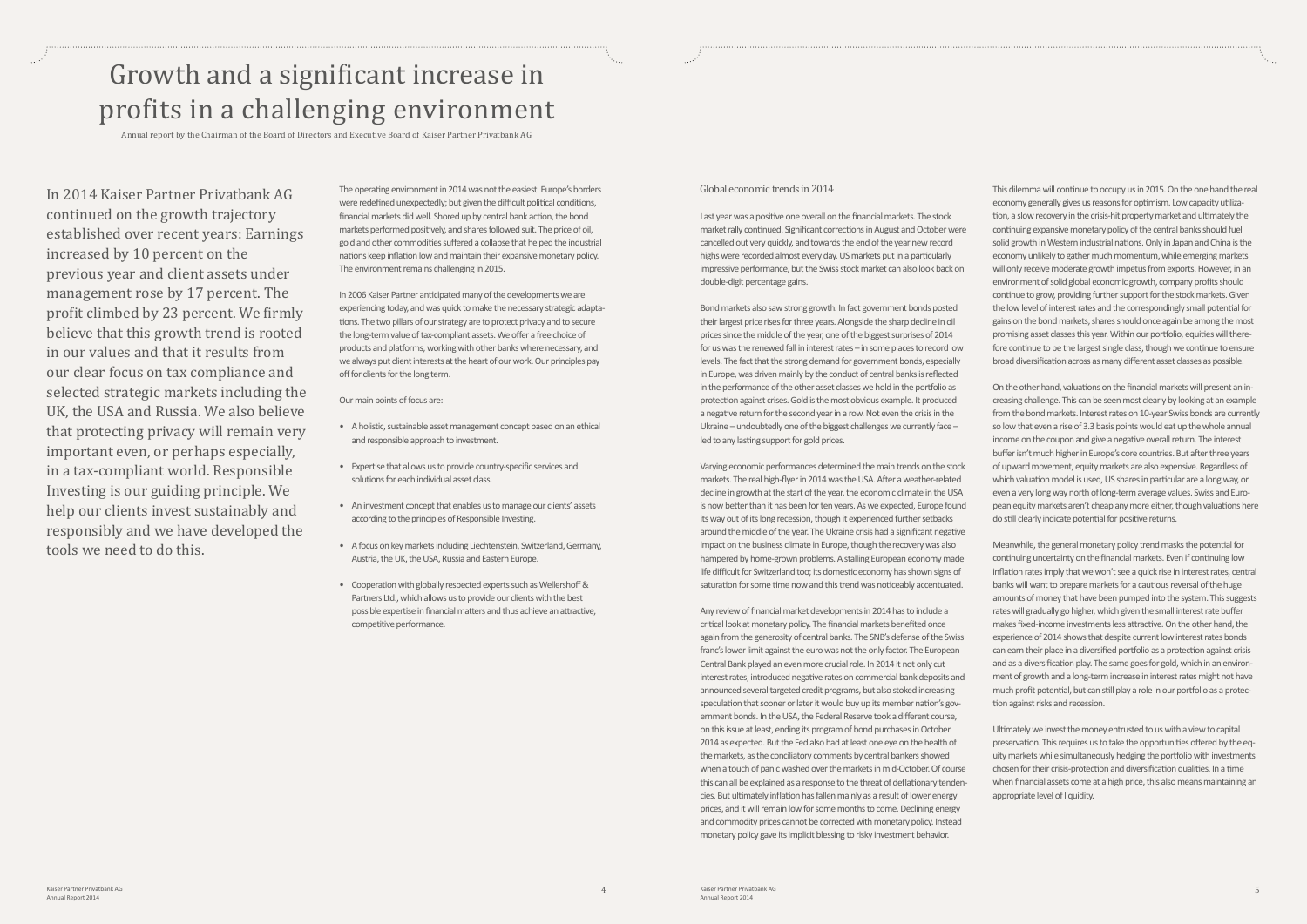#### Geopolitical developments

International efforts to combat cross-border tax evasion have been going on for years now, and in 2014 a further decisive step was taken. The OECD developed a new standard for "Automatic Exchange of Information in Tax Matters" (AIA), which is comparable to the "US Foreign Account Tax Compliance Act" (FATCA) and which seeks to establish blanket tax transparency throughout the world. 93 countries, including the most important financial centers have since committed to introducing the AIA.

Liechtenstein, as an early adopter, will implement the AIA on January 1, 2016. This means that as from the second half of 2017, Kaiser Partner Privatbank AG will have to pass on client information relating to the 2016 financial year to the Liechtenstein Tax Administration. The Liechtenstein authorities will then share this information with their counterparts in other countries with which Liechtenstein has a bilateral agreement on information exchange.

In Europe discussion continues about the future of the Eurozone in the light of developments in Greece. Jean-Claude Juncker was elected as the new President of the EU Commission, while the EU Parliament has created the legal conditions for a banking union. In response to developments in the Ukraine, the USA and Europe have tightened sanctions against Russia. These include targeting high-ranking politicians and business people with asset freezes and travel bans, as well as sanctions relating to banned exports. Russia has reacted with similar counter-sanctions. Over the course of the year the oil price fell by 40 percent, and the Russian ruble lost almost half its value to finish the year at 53 rubles to the dollar.

In Switzerland, the Federal Parliament debated the recommendations of the Financial Action Task Force (FATF). The main measures to be implemented include increased transparency for bearer shares, establishing serious tax fraud as a predicate offence to money laundering, extending the definition of politically exposed persons (PEP) to include Swiss people and members of intergovernmental organizations, and a ban on cash payments over CHF 100,000. These measures should be implemented by the end of 2015/start of 2016.

Another unsettling fact is that, according to the Brussels-based think-tank Bruegel, between 1975 and 2007 only 3 of the 500 biggest global companies were founded in the EU, while 23 were based in the USA. Independently of this study, the University of St. Gallen established that 15 of the 500 biggest companies had their headquarters in Switzerland. The reasons why successful companies have their head offices outside the EU would appear to relate to the business environment. In Switzerland, Liechtenstein and the USA, working hours per week are longer than the EU average. Employees can be taken on and dismissed relatively easily – and the USA doesn't even have a statutory holiday entitlement. Socialist tendencies have led to a deterioration in Europe's competitiveness in recent decades. The price is a rising number of unemployed people and recipients of state benefits, as well as generally weak economic growth. Consequently, governments are increasingly looking for new sources of income, and believe that they can find them above all by targeting wealthy people and wellfinanced companies. Lawyer Robert Amsterdam coined the term "War on Wealth" to describe the phenomenon.

In the face of this threatening international trend, the Principality of Liechtenstein has established itself as a safe haven. Liechtenstein remains a stable and reliable partner in a world of constant change. The country still has the best possible AAA rating from Standard & Poor's, and is one of the few countries in the whole world that has no government debt. Liechtenstein also has very large financial reserves as measured against the national budget. Government reserves allied to a political system that focuses on the long term, make Liechtenstein a transparent and predictable partner. This applies to the banking system too: no Liechtenstein bank fell into difficulty as a result of the financial crisis, and not one had to ask for government assistance. This is largely because of the banking industry's cautious business policy. These are compelling arguments for families, companies and individuals seeking a stable financial center that offers good advice and a liberal underlying philosophy.

We also note that most Western countries aren't investing in their military forces, whereas China and Russia are building them up significantly. Given the different worldviews involved, this spending gap should give us pause for thought, as a military conflict would undoubtedly have catastrophic consequences.

#### Financial Results for 2014

In 2014 Kaiser Partner Privatbank AG generated annual profit of CHF 2.6 million – 23 percent up on the previous year – in a market that remains challenging, not least because of changing operating conditions, intense competition and consolidation pressure.

Initiatives introduced in 2013 are having an effect. These include the new platform for US clients, greater cooperation with external asset managers, and our focus on Russia. Client assets under management saw very positive growth during the year under review, increasing by CHF 347 million, or 17 percent, to CHF 2.396 billion. This increase breaks down into a net inflow of new money of CHF 250 million, and positive market effects of CHF 97 million. The high asset management ratio of 32 percent underlines clients' appreciation of our asset management capabilities, which are based on a sustainable approach.

During the year under review Kaiser Partner Privatbank AG's total assets increased from CHF 454 million to CHF 559 million thanks to a significant inflow of new money. This represents an increase of 23 percent. On the liabilities side, client deposits rose 22 percent from CHF 378 million to CHF 461 million. On the assets side, holdings of fixed income securities rose 29 percent from CHF 214 million to CHF 276 million.

As at 31 December 2014, equity capital was down as a result of the dividend distribution by 9 percent to CHF 47.0 million. With a Tier 1 capital ratio of 19 percent before dividends, Kaiser Partner Privatbank AG continues to be solidly financed with capital well in excess of the minimum requirements.

Total income went up by 10 percent compared with the previous year to CHF 16.4 million. The increased holdings of fixed-interest securities led to an increase in income from interest business of 18 percent from CHF 2.6 million to CHF 3.0 million. The inflow of new money fuelled a 9 percent increase in net commission and service fee income to CHF 10.7 million. Income from financial business improved by 6 percent to CHF 2.5 million.

Business expenses came to CHF 13.1 million, which is 11 percent higher than in the previous year. At the end of 2014 Kaiser Partner Privatbank AG had 40 employees, or 37.3 full-time equivalents (FTE).

The process of consolidation in the Swiss banking world continued. According to a study by KPMG the number of private banks in Switzerland fell by a quarter between 2005 and 2013 from 182 to 139. Further mergers and acquisitions followed in 2014.

Switzerland attracted international attention in 2014 with two of its referendums. The "yes" to the mass immigration initiative means that Switzerland and the EU will have to reconfigure their bilateral relationship. By contrast, Swiss voters rejected the "Ecopop" initiative.

All over the world, from China to the USA, central banks continued their expansive monetary policies. The value of central bank balance sheets rose by almost a half between 2010 and 2014 to 15,000 billion US dollars. In the light of this cheap money policy, the central problems of the last financial crisis, such as the vulnerability of the banking system and the high level of government debt in Western countries, remain unsolved. It is interesting to note in passing that according to the available data the Russian state, with a debt ratio of 15 percent of budget, has one of the lowest levels of indebtedness.

Twenty years ago the then relatively unknown Francis Fukuyama talked about the "end of history", in the belief that the fall of Communism meant there was no alternative to liberal democracy. He predicted a peaceful process that would lead us all to freedom and liberalism. The trend towards democratization is under threat all over the world, and not just because of the ongoing situation in Russia. Across the globe religious fundamentalism and different worldviews stand in contrast to Western ways of thinking. This is hampering the trend towards globalization, even though globalization increases prosperity all over the world, as we discussed in our last annual report.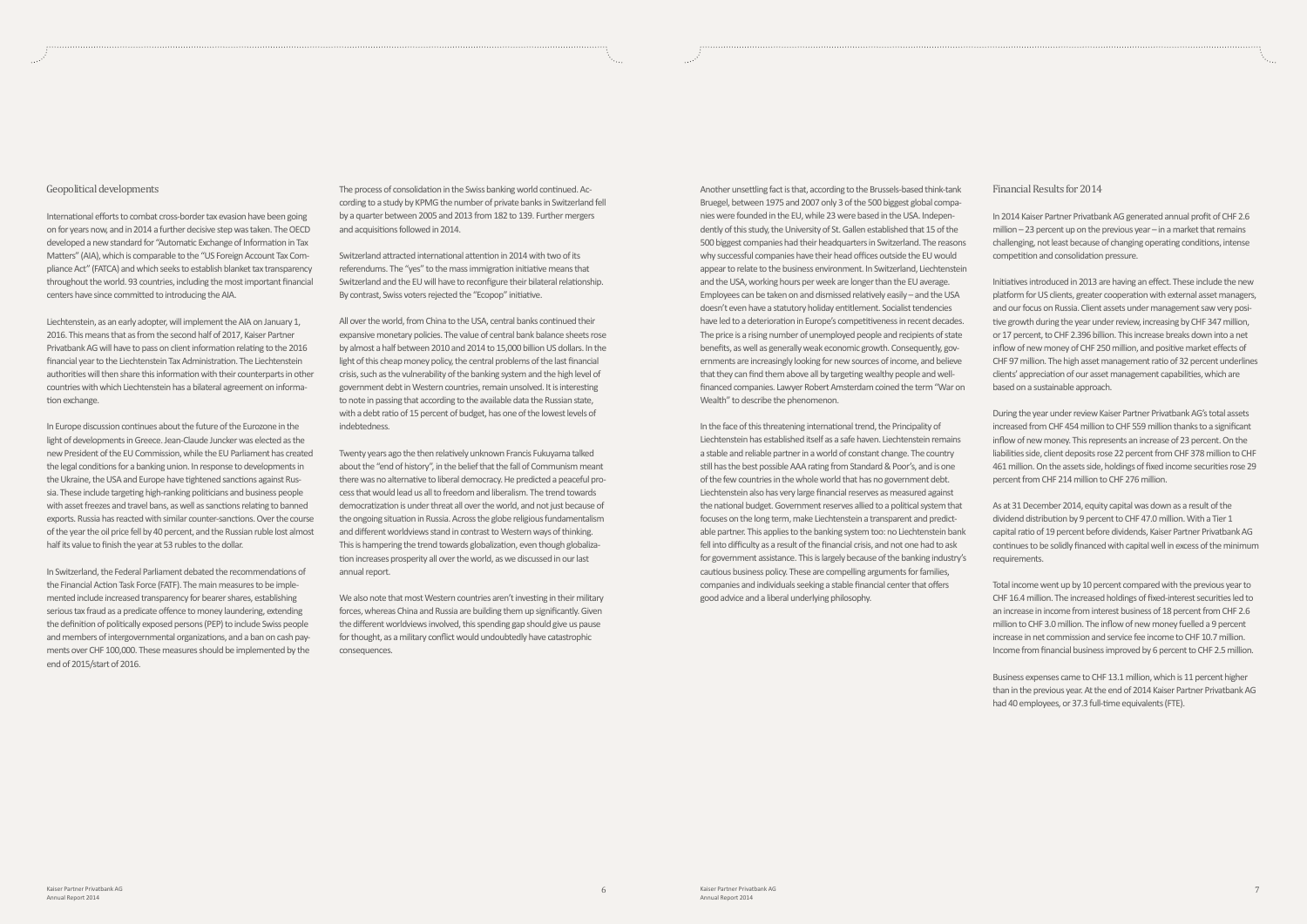Our main markets remain Liechtenstein, Switzerland, Germany, Austria, the UK, the USA, Russia and Eastern Europe. We offer flexible services and solutions for tax-compliant assets from a single source. To ensure standards are kept high, we work with proven experts in banking, as well as in other areas, such as legal and tax consultancy, and real estate. This allows us to complement our own skills in the most effective way and place clientfocused, prompt and innovative solutions at the heart of our service.

We would like to thank our clients and business partners for their loyalty and trust over the last financial year. And a special thanks to our employees who are the main reason why our clients have confidence in us. 2015 will once again present us with new challenges and developments. We look forward to dealing with these in partnership with you.

Vaduz, April 2015

 $a_n$ 

**Fritz Kaiser** Chairman of the Board of Directors of Kaiser Partner Privatbank AG

**Dr. Ariel Sergio Goekmen** Head of Kaiser Partner Privatbank AG

**Christian Reich** Member of the Executive Committee of Kaiser Partner Privatbank AG

**Christoph Küng** Member of the Executive Committee of Kaiser Partner Privatbank AG

As a result, asset managers need to be able to cope with greater complexity and give their clients a much more personal service. Over the years, Kaiser Partner has continued to hone its skills in this form of customized asset management. In the light of changing operating conditions, Kaiser Partner brings in external experts and international custodian banks when the situation requires. However, the core mission remains the same: to preserve and increase family assets across the generations.

#### Investment controlling

Subsidiary company Serval AG provides tax regime directories for the main markets – Liechtenstein, Switzerland, Germany, Austria, the UK, the USA, Russia and Eastern Europe. This allows us to provide our clients with an integrated service that would usually only be available to them onshore. Serval AG's services are increasingly in demand from Family Office clients. These include putting together a portfolio including several banks or asset managers, analysis of investment strategies, fee models and other investment controlling services. These latter services include those for clients with "UK resident non domiciliary", status who want to ensure that their bank meticulously separates capital and income.

#### Expert knowledge

Sustainable asset management and responsible investment are impossible without first-class macroeconomic knowledge. This is why Kaiser Partner Privatbank AG has a strategic partnership with Wellershoff & Partners Ltd. in Zurich. Professor Klaus Wellershoff, who used to be Chief Economist for UBS, acts as Kaiser Partner's Chief Economic Advisor. The macroeconomic experience and skill of Klaus Wellershoff and his team help us formulate investment strategies more precisely and minimize risks.

For us, as a signatories of the UN Sustainability Charter, Responsible Investing means selecting investments according to the principle of sustainability. Key themes here are the environment, society and political control. This approach allows us to minimize portfolio risks and identify opportunities early on. We have seen a similar trend in the fixed-income sector, which over the last year has become very popular again with large institutional investors. The aim is to exploit earnings potential effectively. With interest rates so low, alternative investments remained a core element of our diversification strategy.

#### Outlook for 2015

We made substantial investments in strengthening our IT platform at the start of the year. In collaboration with our partner B-Source, we have decided to use the software provided by Avaloq. This opens a new chapter in our technical evolution that allows us to work more closely with our clients in the business-to-business sector. External asset managers and institutional investors such as investment funds or large family offices in particular will benefit from the extra efficiency of our IT systems.

Our bank's focus remains the same: we want to protect and increase the assets of wealthy individuals and families. In doing this we remain true to our strategy of offering a broad range of products so we can find the best possible solution for our clients. We avoid conflicts of interest by refusing to accept kickbacks or other financial incentives on financial products. This means that our focus is always rigorously on our clients' needs and expectations.

The outlook for the world economy in 2015 seems tenser than in the previous year. We were confident that 2014 would be a healthy year on the financial markets, but the signs aren't as good for 2015. In the face of intensified military conflicts, volatile exchange rates, rising share prices and a generally weaker economic performance, interest rates are stuck at record low levels or even moving into negative territory. There are a lot of risks to watch out for as a result.

None of this affects the principles of good asset management, however. The key is to listen to clients' needs, develop sustainable investment strategies and optimize these in regular dialogue with the client. Our Family Wealth Seminars are proving very popular. These help wealthy families to gain a clear view of their needs and goals, which in turn helps us develop a solid investment plan for our clients. From the middle of 2015 we will bring together various client services and Serval AG in a new group company called Kaiser Partner Reporting Services AG. Within this new unit, which will be a sister company of the bank, we will be able to strengthen our offering for large private clients, family offices and B2B advisors, who will be able to use our reporting as an independent basis for their strategic asset allocation.

#### Solutions for US clients

Kaiser Partner Privatbank AG offers attractive solutions for US clients. As a custodian bank we work closely with asset managers that are registered with the US Securities and Exchange Commission (SEC) and that manage US assets tax compliantly.

Our group company Kaiser Partner Financial Advisors, based in Zollikon near Zurich, is registered with the SEC, so we are in a position to look after US citizens with taxed assets. This offer has met with lively demand, as reflected, for example, in the successful acquisition of numerous tax-compliant US-related accounts from Coutts (Schweiz) AG. We have been able to offer these Coutts clients a new platform. Kaiser Partner's US clients include those who live in the USA as well as US citizens resident abroad. Many of them have found it difficult in the current environment to obtain asset management services from European banks. US clients are very welcome at Kaiser Partner Privatbank AG as long as they comply with the criteria described.

#### Solutions for external asset managers and funds

We continued to expand our services as a custodian bank for external asset managers during the year under review. The relevant desk worked very successfully and its services, closely linked to those of our trading department, proved very popular. We are investing in a new IT system and are employing further qualified staff to serve this important clientele even more effectively. Our modular solutions, which we put together with internal and external specialists, focus on best-in-class products because we don't sell any products of our own. Kaiser Partner Privatbank AG is also much in demand as a custodian bank for investment funds. In this area we work with Liechtenstein and international fund administrators. Liechtenstein funds are well suited to asset management for wealthy families and entrepreneurs, particularly in times of regulatory change.

#### Family Office services

Another main focus of the Kaiser Partner group of companies is the provision of sophisticated Family Office services for wealthy families and individuals. These services, which are provided from the office in Zollikon near Zurich, bring together a wide range of expertise. There is an increasing need for assets to be managed and monitored across borders or even globally, which requires proven expertise in tax, legal and regulatory matters. We are also finding that investments often need to be in tune with the personal preferences and values of wealth owners, as well as being guided by the factors driving global change.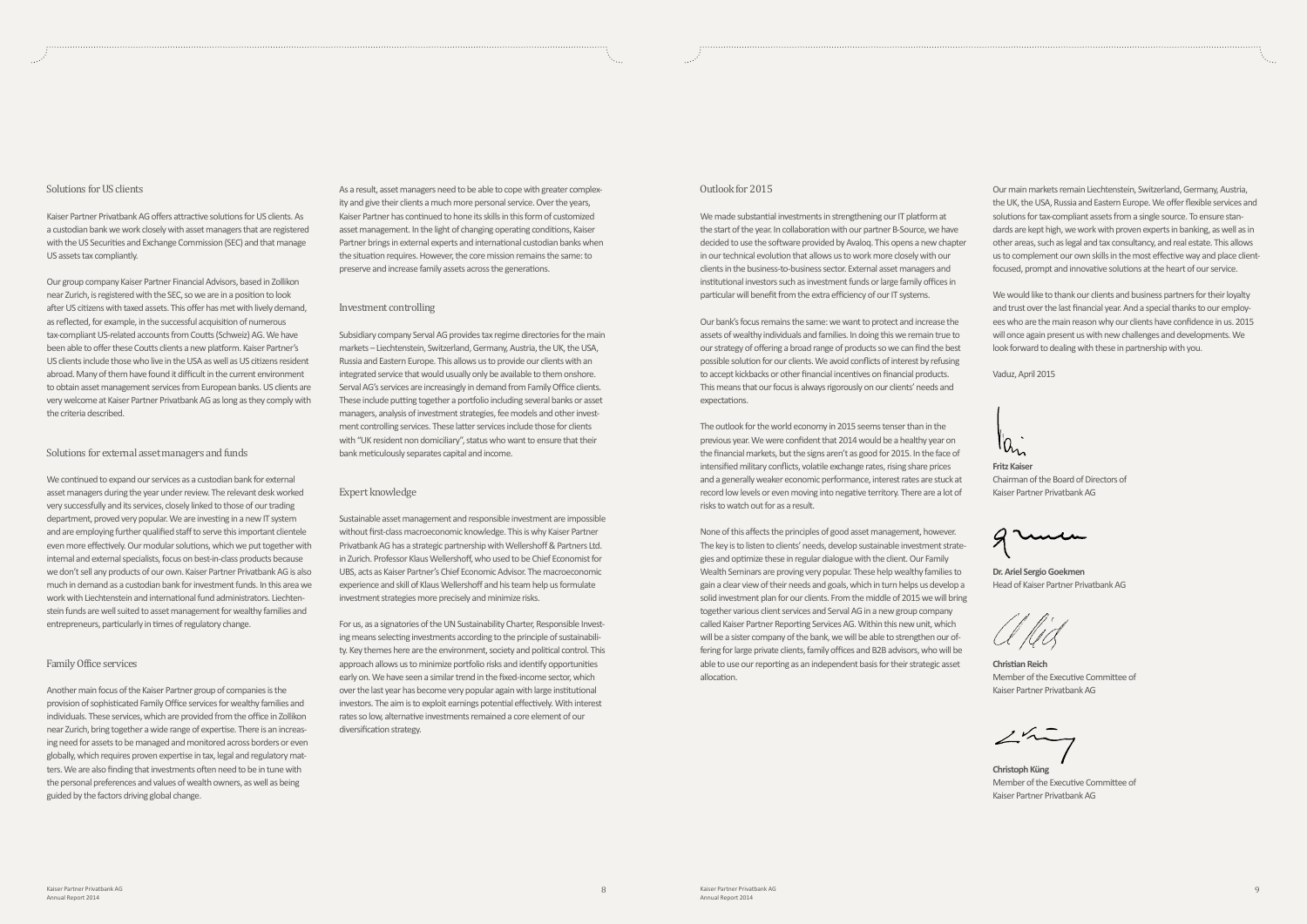## Balance Sheet of Kaiser Partner Privatbank AG

as of December 31, 2014 (in CHF thousands)

| <b>Assets</b>                                     |            |            |
|---------------------------------------------------|------------|------------|
|                                                   | 12/31/2014 | 12/31/2013 |
|                                                   |            |            |
| Cash                                              | 40.330     | 41,102     |
| Due from banks                                    | 183,547    | 130,626    |
| due on a daily basis                              | 57,136     | 43,685     |
| other claims                                      | 126,411    | 86,941     |
| Due from clients                                  | 32,443     | 48,786     |
| mortgage loans                                    | 12,600     | 13,600     |
| Debt securities and other fixed-income securities | 276,463    | 214,151    |
| Debt securities                                   | 276,463    | 214,151    |
| public-sector issuers                             | 24,597     | 16,155     |
| other issuers                                     | 251,866    | 197,996    |
| Shares and other non-fixed-interest securities    | $\Omega$   |            |
| Shares in associated companies                    | 500        | 500        |
| Intangible assets                                 | 3,812      | 101        |
| Fixed assets                                      | 2,723      | 3,092      |
| Other assets                                      | 10,063     | 4,830      |
| Accrued income and prepaid expenses               | 8,974      | 10,425     |
| <b>Total assets</b>                               | 558,856    | 453,620    |

### **Liabilities**

#### 12/31/2014 12/31/2013

| due on a daily basis<br>other liabilities<br>Due to clients<br>other liabilities<br>due on a daily basis<br>with agreed maturity or period of notice<br>Other liabilities<br>Accrued expenses and deferred income | 10,200<br>28,697 | 8,507   |
|-------------------------------------------------------------------------------------------------------------------------------------------------------------------------------------------------------------------|------------------|---------|
|                                                                                                                                                                                                                   |                  | 9,752   |
|                                                                                                                                                                                                                   |                  |         |
|                                                                                                                                                                                                                   | 461,463          | 378,090 |
|                                                                                                                                                                                                                   | 461,463          | 378,090 |
|                                                                                                                                                                                                                   | 395,340          | 295,486 |
|                                                                                                                                                                                                                   | 66,122           | 82,605  |
|                                                                                                                                                                                                                   | 10.343           | 4.777   |
|                                                                                                                                                                                                                   | 872              | 592     |
| Provisions                                                                                                                                                                                                        | 237              | 416     |
| provisions for taxes                                                                                                                                                                                              | 237              | 416     |
| Provisions for general banking risks                                                                                                                                                                              | 500              | 500     |
| Subscribed capital                                                                                                                                                                                                | 10,000           | 10,000  |
| Retained earnings                                                                                                                                                                                                 | 33,843           | 38,843  |
| legal reserves                                                                                                                                                                                                    | 2.000            | 2,000   |
| other reserves                                                                                                                                                                                                    | 31.843           | 36,843  |
| Profit brought forward                                                                                                                                                                                            | 142              | 67      |
| Profit for the year                                                                                                                                                                                               | 2,559            | 2,075   |
| <b>Total liabilities</b><br>558,856                                                                                                                                                                               |                  |         |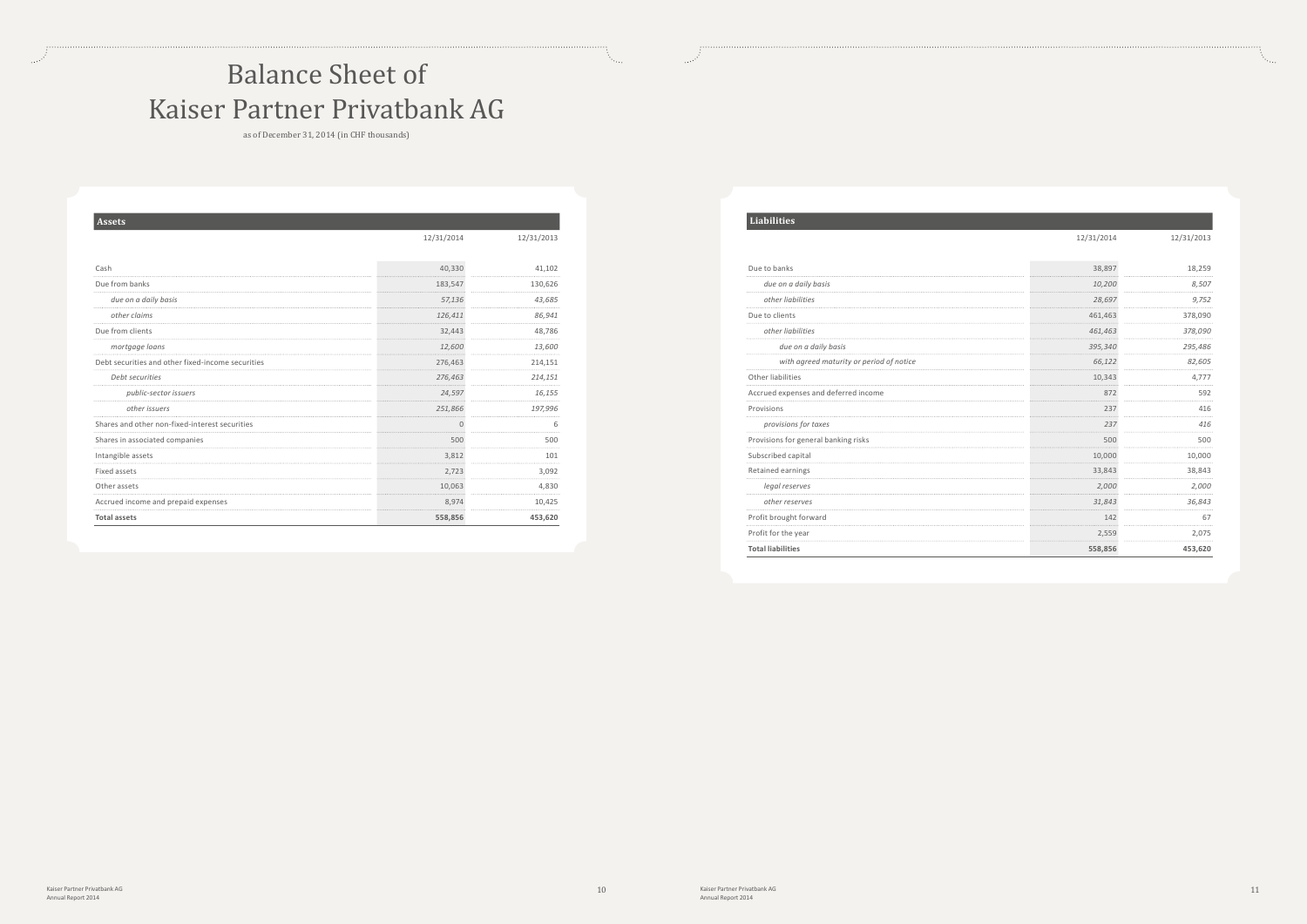## Off-Balance Sheet Transactions

as of December 31, 2014 (in CHF thousands)

| <b>Off-balance sheet transactions</b>                                                                           |            |            |  |  |  |
|-----------------------------------------------------------------------------------------------------------------|------------|------------|--|--|--|
|                                                                                                                 | 12/31/2014 | 12/31/2013 |  |  |  |
| Contingent liabilities                                                                                          | 3.352      |            |  |  |  |
| of which liabilities from quarantees and indemnity agreements<br>and from assets pledged as collateral security | 3.352      |            |  |  |  |
| Derivative financial instruments                                                                                |            |            |  |  |  |
| contract volume                                                                                                 | 293.705    | 291.672    |  |  |  |
| positive replacement values                                                                                     | 8.615      | 3.827      |  |  |  |
| negative replacement values                                                                                     | 9.592      | 4.253      |  |  |  |
| Fiduciary transactions                                                                                          | 119,568    | 68.758     |  |  |  |
| fiduciary deposits with other banks                                                                             | 119,568    | 68.758     |  |  |  |

# Appropriation of Balance Sheet Profit

(in CHF thousands)

The Board of Directors will propose to the General Meeting that the balance sheet profit as of December 31, 2014, be appropriated as follows:

| Appropriation of balance sheet profit |            |            |
|---------------------------------------|------------|------------|
|                                       | 12/31/2014 | 12/31/2013 |
|                                       |            |            |
| Profit for the year                   | 2,559      | 2.075      |
| Profit brought forward                | 142        | 67         |
| <b>Balance sheet profit</b>           | 2,701      | 2,142      |
| Transfer from other reserves          |            | 5,000      |
| Total distributable                   | 2,701      | 7,142      |
| Distribution of balance sheet profit  |            |            |
| allocation to legal reserves          |            |            |
| allocation to other reserves          |            |            |
| payment of dividend                   | 2,500      | 7.000      |
| Profit brought forward                | 201        | 142        |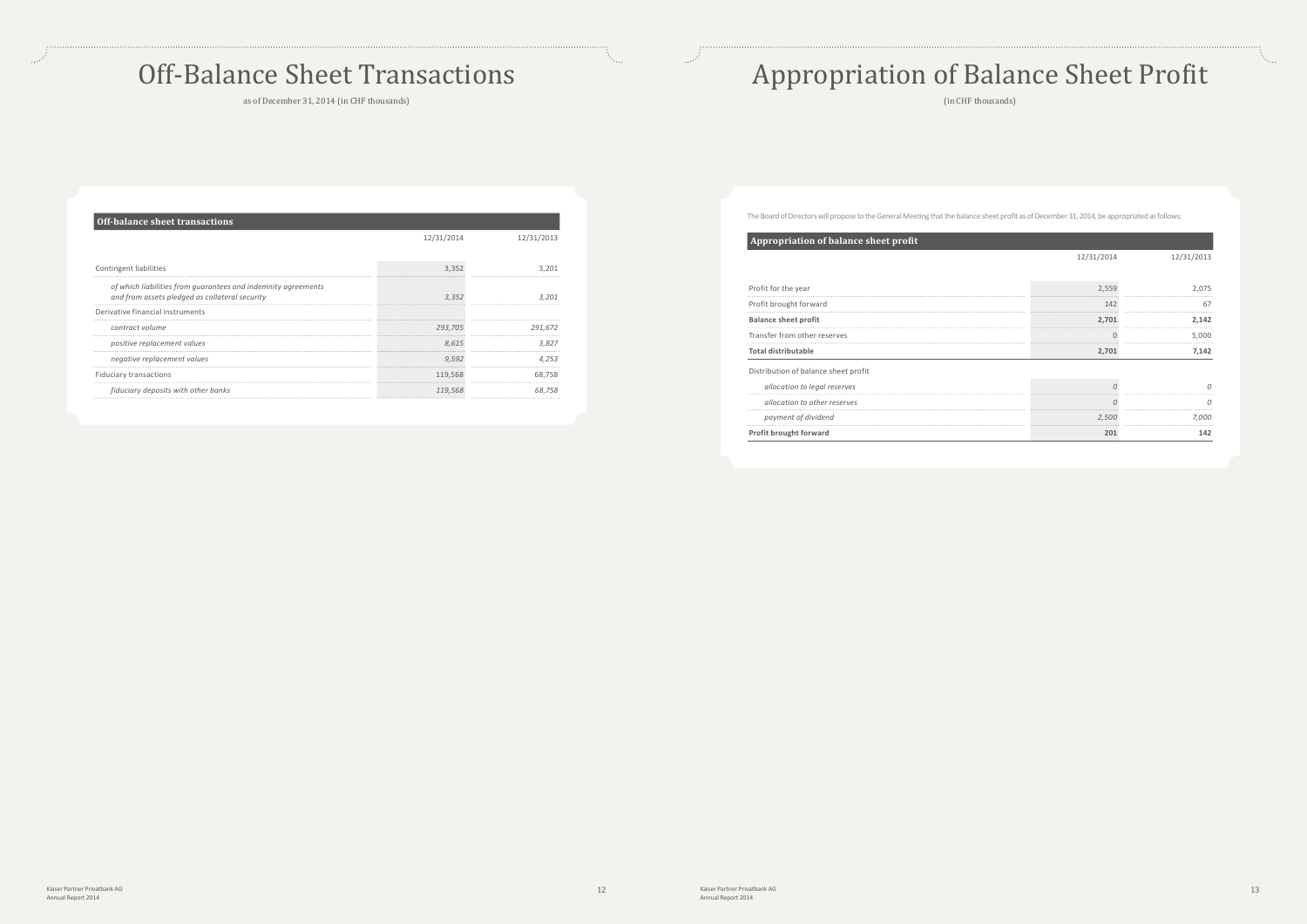### Income Statement

from January 1 to December 31, 2014 (in CHF thousands)

| Income statement                                                   |              |           |
|--------------------------------------------------------------------|--------------|-----------|
|                                                                    | 2014         | 2013      |
| <b>Results from interest activities</b>                            |              |           |
| Interest income                                                    | 8,332        | 6,146     |
| of which from fixed-income securities                              | 7,048        | 4,694     |
| Interest expenses                                                  | -5,253       | -3,538    |
| Subtotal income from interest activities                           | 3,078        | 2,608     |
| <b>Current results from securities</b>                             |              |           |
| Equities and other non-fixed-interest securities                   | 50           | 55        |
| Subtotal income from securities                                    | 50           | 55        |
| Results from commission and service fee activities                 |              |           |
| Results from commission and service fee activities                 | 12,353       | 11,118    |
| credit-related commissions and fees                                | .<br>12      | 27        |
| commissions from securities and investment transactions            | 10,634       | 9,390     |
| other commissions and fee income                                   | .<br>1.707   | 1,701     |
| Commission and fee expenses                                        | -1,700       | -1,378    |
| Subtotal income from commission and service fee activities         | 10,653       | 9,739     |
| <b>Results from financial transactions</b>                         | 2.499        | 2,358     |
| of which from trading business                                     | 2,495        | 2,389     |
| Subtotal income from financial transactions                        | 2,499        | 2,358     |
| Other ordinary income                                              |              |           |
| Other ordinary income                                              | 162          | 132       |
| Subtotal other ordinary income                                     | 162          | 132       |
| <b>Operating expenses</b>                                          |              |           |
| Personnel expenses                                                 | $-6,228$     | $-5,644$  |
| wages and salaries                                                 | -5,129       | $-4,596$  |
| social benefits and pension scheme contributions                   | .<br>$-910$  | $-881$    |
| of which pension scheme contributions                              | -759         | -734      |
| other personnel expenses                                           | -189         | -166      |
| Administrative expenses                                            | -6,868       | $-6,163$  |
| <b>Subtotal operating expenses</b>                                 | $-13,097$    | $-11,806$ |
| Depreciation on intangible assets and fixed assets                 | $-387$       | $-394$    |
| Other ordinary expenses                                            | $-37$        | $-375$    |
| Value adjustments on claims, provisions for contingent liabilities |              |           |
| and credit risks                                                   | $-141$       | -85       |
| Results from ordinary activities                                   | 2,781        | 2,232     |
| Extraordinary income                                               | $\mathbf{0}$ | 0         |
| Subtotal extraordinary profit                                      | 0            | 0         |
| Income taxes                                                       | $-222$       | $-157$    |
| Profit for the year                                                | 2,559        | 2,075     |

# Cash Flow Statement

from January 1 to December 31, 2014 (in CHF thousands)

| <b>Cash flow statement</b>                                  |                    |                 |                    |                 |
|-------------------------------------------------------------|--------------------|-----------------|--------------------|-----------------|
|                                                             |                    | 2014            |                    | 2013            |
|                                                             | Source of<br>funds | Use of<br>funds | Source of<br>funds | Use of<br>funds |
| Cash flow from operating results (internal financing)       |                    |                 |                    |                 |
| Profit for the year                                         | 2,559              |                 | 2,075              |                 |
| Depreciation on fixed assets                                | 387                |                 | 394                |                 |
| Value adjustments and provisions                            |                    | 179             | 124                |                 |
| Accrued income and prepaid expenses                         | 1,451<br>.         |                 | .                  | 4,536<br>.      |
| Accrued expenses and deferred income                        | 280<br>.           |                 | 138<br>.           |                 |
| Dividend previous year                                      |                    | 7,000<br>.      |                    | 2,400           |
| Total cash flow from operating results (internal financing) |                    | 2,502           |                    | 4,205           |
| Cash flow from equity capital transactions                  |                    |                 |                    |                 |
| Total cash flow from equity capital transactions            |                    | 0               |                    | 0               |
| Cash flow from investment activities                        |                    |                 |                    |                 |
| Shares and other non-fixed-interest securities              |                    | 62,306          |                    | 85,201          |
| Other fixed assets                                          |                    | 3,729           |                    | $\Omega$<br>.   |
| <b>Total cash flow from investment activities</b>           |                    | 66,035          |                    | 85,201          |
| Cash flow from banking business                             |                    |                 |                    |                 |
| Short-term banking business ( $\leq 1$ year)                |                    |                 |                    |                 |
| Due to banks                                                | 20,638             |                 | 18,105             |                 |
| Due to clients                                              | 83,373             |                 | 40,071             |                 |
| Other liabilities                                           | 5,566              |                 | 1,022              |                 |
| Due from banks                                              | .                  | 52,921          | 45,938             |                 |
| Due from clients                                            | 16,343             |                 |                    | 16,621          |
| Other assets                                                |                    | 5,233           |                    | 734             |
| Liquidity                                                   |                    |                 |                    |                 |
| Cash                                                        | 772                |                 | 1,625              |                 |
| Total cash flow from banking business                       | 68,537             |                 | 89,406             |                 |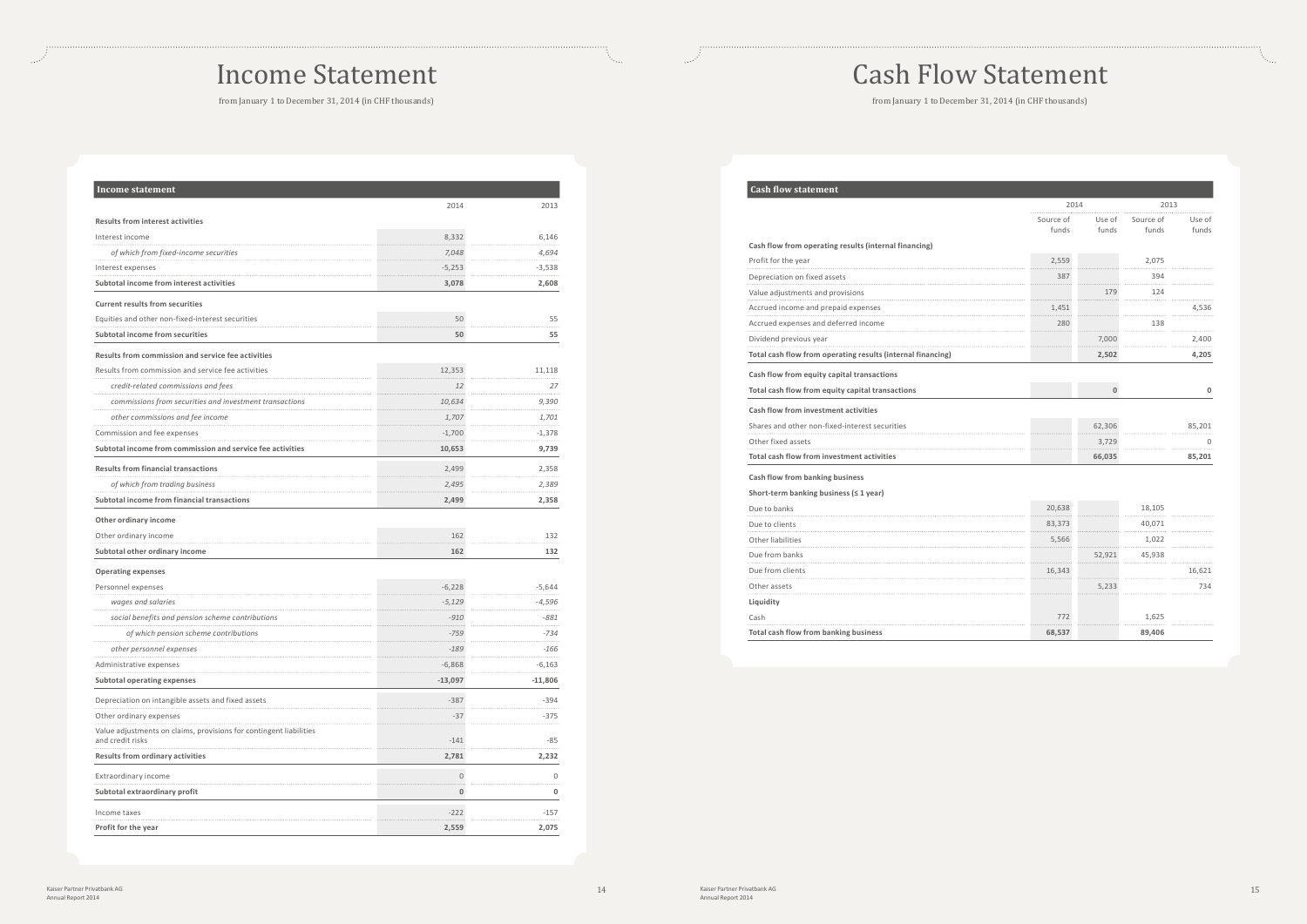# Accounting and Valuation Principles

#### Bases

Accounting, valuation and reporting principles are in compliance with the provisions of the Liechtenstein Persons and Companies Law (PGR), the Liechtenstein Banking Act and the pertaining Banking Ordinance. The financial statements provide a true and fair view of the net assets, financial position and earnings situation of Kaiser Partner Privatbank AG.

#### Waiver of Consolidation

Kaiser Partner Privatbank AG, Vaduz, holds a majority interest in Serval AG. This interest is not significant and with regard to presenting a true and fair view of the net assets, financial position and earnings situation of Kaiser Partner Privatbank Group is of secondary importance within the meaning of article 1104 (1) PGR. For this reason, Serval AG has not been included in the scope of consolidation and there is no obligation to produce a consolidated financial statement.

#### Reporting of Transactions

All completed transactions are reported on the balance sheet and in the income statement in accordance with the defined valuation principles. Transactions are recognized and posted as of the date of completion.

#### Foreign Currencies

Receivables and obligations in foreign currencies are valued at the average rate of exchange in effect on the balance sheet date. Exchange gains or losses resulting from the valuation are recognized in the income statement.

The following exchange rates were used for foreign currency translations:

|            | 12/31/2014 | 12/31/2013 |
|------------|------------|------------|
| <b>USD</b> | 0.98955    | 0.88655    |
| <b>EUR</b> | 1.20290    | 1.22455    |
| GRP        | 1.54120    | 1.46485    |

Cash, Receivables, Liabilities due to Banks and to Clients and Securitized Debt

Cash, receivables, liabilities due to banks and to clients and securitized debt are reported at nominal values. Allowances have been established for identifiable risks in consideration of the principle of caution.

Doubtful receivables, i.e. receivables for which debtors are unlikely to be able to meet future obligations, are individually valued, and impairments are covered by specific value adjustments. Off-balance sheet transactions, such as firm commitments, guarantees and derivative financial instruments, are also included in this valuation. Loans are classified as doubtful at the latest when the contractually stipulated repayments of principal and/or interest payments have been outstanding for more than 90 days. Interest payments outstanding for more than 90 days are considered overdue. Overdue interest and doubtful interest payments are no longer stated as income but posted directly to value adjustments and provisions. Loans are placed on a non-accrual basis if the collection of the interest is sufficiently doubtful to make accrual no longer practical.

Impairments are calculated based on the difference between the carrying amount of the receivable and the expected collectible amount, in consideration of the counterparty risk and the net proceeds from the sale of any collateral. Specific value adjustments are netted directly against the corresponding asset items.

Debt Securities and other Fixed-Interest Securities, Shares and other Non-Fixed-Interest Securities

Fixed-interest securities, that are to be held to maturity, are valued using the accrual method. The premium or discount is apportioned over the term of the security until maturity. Realized interest-related profits or losses from early disposal or repayment are apportioned over the remaining term, i.e. until the original maturity. Interest income is credited to "Interest income". Equities and fixed-interest securities that are not held to maturity are valued at the lower of cost or market. Interest income is credited to "Interest income", while dividends received are reported under "Income from securities". Value adjustments are recognized in "Depreciation of (or gains from the addition to) equity investments", "Shares in associated companies" and "Securities held as fixed assets".

### Notes on Business Activities

### Personnel

As of December 31, 2014, Kaiser Partner Privatbank Group had 43 employees (prior year 49) of which 40 (prior year 46) were employed by Kaiser Partner Privatbank AG.

#### Commission Business and Services

The principal activities of the Bank are asset management and investment consulting. Consequently, the largest share of income from commission business and services is generated by commissions related to securities trading for clients. Other significant earning components are securities management (including investment funds) and the arrangement of fiduciary investments.

#### Lending

As a basic principle, loans are granted in relation to asset management and investments against securities collateral and at margins that are customary in banking. Other loan commitments are offered in exceptional cases only.

The activities of Kaiser Partner Privatbank AG are focused on private banking for a sophisticated international clientele, mainly from the USA, the UK, Switzerland, Eastern Europe and Russia. Its subsidiary, Serval AG, provides services in securities accounting, controlling activities, and performance and risk analysis.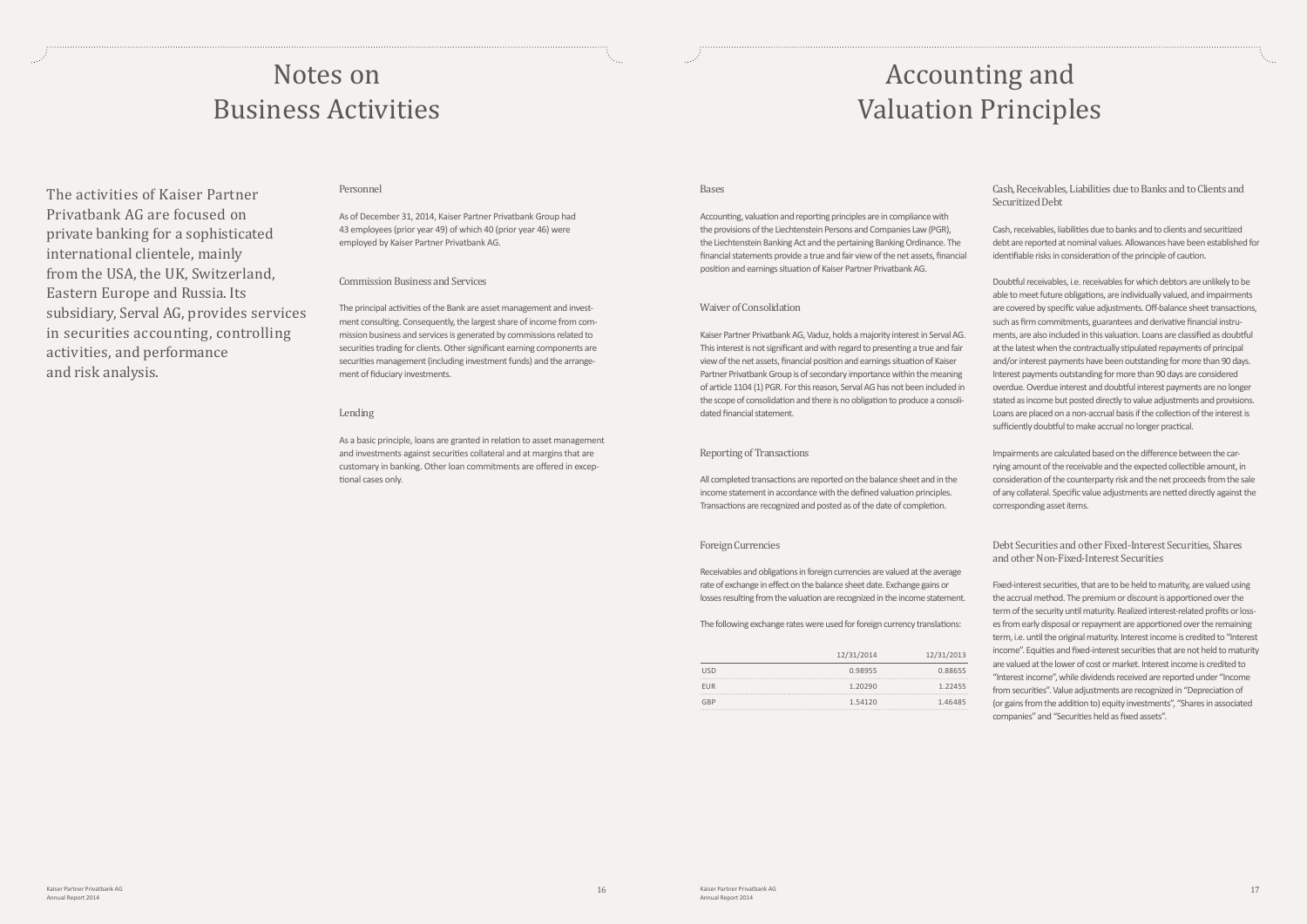#### Shares in Associated Companies

The majority interest in Serval AG, reported in this balance sheet item, is valued at acquisition cost minus the necessary value adjustments.

#### Fixed Assets and Intangible Assets

Other fixed assets and intangible assets are fully depreciated over their estimated useful life (three to thirteen years) based on operational criteria. Impairment is reviewed annually. If the impairment review results in a change in the useful life or a decrease in the value, the residual book value is depreciated over the remaining useful life, or unscheduled depreciation is taken.

#### Value Adjustments and Provisions

Specific value adjustments and provisions are established for all identifiable risks as of the balance sheet date in accordance with the principle of caution. Value adjustments are offset directly against the corresponding asset items. Provisions for taxes include accruals for taxes based on the result of the year review.

#### Provisions for General Banking Risks

Provisions for general banking risks are precautionary reserves established to cover latent risks in the operating activities of the Bank.

#### Off-Balance Sheet Transactions

Off-balance sheet transactions are reported at their nominal values. Identifiable risks arising from contingent liabilities and other off-balance sheet transactions are taken into account by establishing provisions.

#### Derivative Financial Instruments

The gross replacement values of individual contracts for derivative financial instruments – positive and negative replacement values are not offset – are reported on the balance sheet and in the notes. Positive and negative replacement values are booked to an adjustment account under "Other assets" or "Other liabilities" without affecting the income statement. All replacement values of contracts concluded for the Bank's own account are reported. The replacement values for client transactions, on the other hand, are reported only for OTC contracts and stock exchangetraded products and if the margins are insufficient. Contract volumes and replacement values are reflected under "Off-Balance Sheet Transactions" and in the notes.

#### Changes in Accounting and Valuation Principles

The accounting and valuation principles remain unchanged from the prior year.

# Risk Management

#### It pursues the following objectives:

- a balanced, primarily qualitative definition of risk-bearing capacity and risk trends
- developing a risk culture to promote risk-relevant control and effective and efficient reporting
- establishing a risk management system for Kaiser Partner Privatbank AG with clearly defined roles, responsibilities, rights and obligations
- ensuring a consistent risk management process, in particular to identify, measure/assess, control/limit and monitor all risks
- setting up a reporting system that enables the executive bodies of the Bank to obtain a comprehensive view of the general risk situation and fulfill their supervisory duties

Risk management is based, legally and operationally, on the Liechtenstein Banking Act and Banking Ordinance, the risk management guidelines in accordance with the Appendix to the Banking Ordinance, as well as the Bank's own bylaws, internal rules of procedure and standards.

Risk control is carried out in accordance with internal guidelines through regular risk monitoring, assessment and reporting to the Executive Board and the Board of Directors, and the implementation of appropriate risk limitation measures.

Risk Management is responsible for the areas of strategic risks, credit risks, market risks, liquidity risks and operational (including legal) risks.

External legal advisors are used occasionally to limit and manage legal risks.

The Compliance unit ensures that the statutory and regulatory guidelines relating to money laundering and duties of due diligence are observed.

Kaiser Partner Privatbank AG does not maintain a trading book. The risks in the bank book primarily relate to interest rate and counterparty risks. The investment and refinancing of borrowings are carried out in the matching currency.

#### Counterparty Risks

As a basic principle, the Bank only invests with first-class counterparties. Risk Management reviews the quality of counterparties periodically.

#### Interest Rate Risk

Interest rate risks are controlled through very conservative parameters with regard to permitted duration gaps. Interest rate swaps are concluded for larger duration gaps. The risks are monitored using sensitivity limits. Interest rate sensitivity measures the effect a change of 100 basis points in the interest rate level would have on the cash value and income for the Bank.

### Liquidity Risks

Liquidity risks are monitored and controlled based on the provisions of the Banking Act.

### Business Policy Regarding Derivative Financial Instruments

Transactions involving derivative financial instruments are concluded for clients and for hedging purposes. The Bank trades both standardized and OTC derivatives. The counterparties are first-class Swiss and Liechtenstein banks.

### Personnel Risks / Remuneration Policy

The Bank takes various measures to avoid disproportionately high risks. When recruiting new employees, great care is taken to ensure that applicants not only have the right specialist expertise, but that they also have moral integrity and values that match those of the Bank. Employees are paid primarily through a fixed, non-performance-related remuneration based on an annual gross salary. The Bank does not pay variable compensation elements. At group level (Kaiser Partner Group), however, an employee dividend, based on the group's performance, may be paid out by an associated company set up for this purpose. This distribution is determined by the group result rather than by the performance of an individual person or department, so no link is established between risk taking and the variable component of remuneration.

The risk policy defines the fundamental aspects of the risk management system of Kaiser Partner Privatbank AG. The risk policy forms an integral component of the general business policy.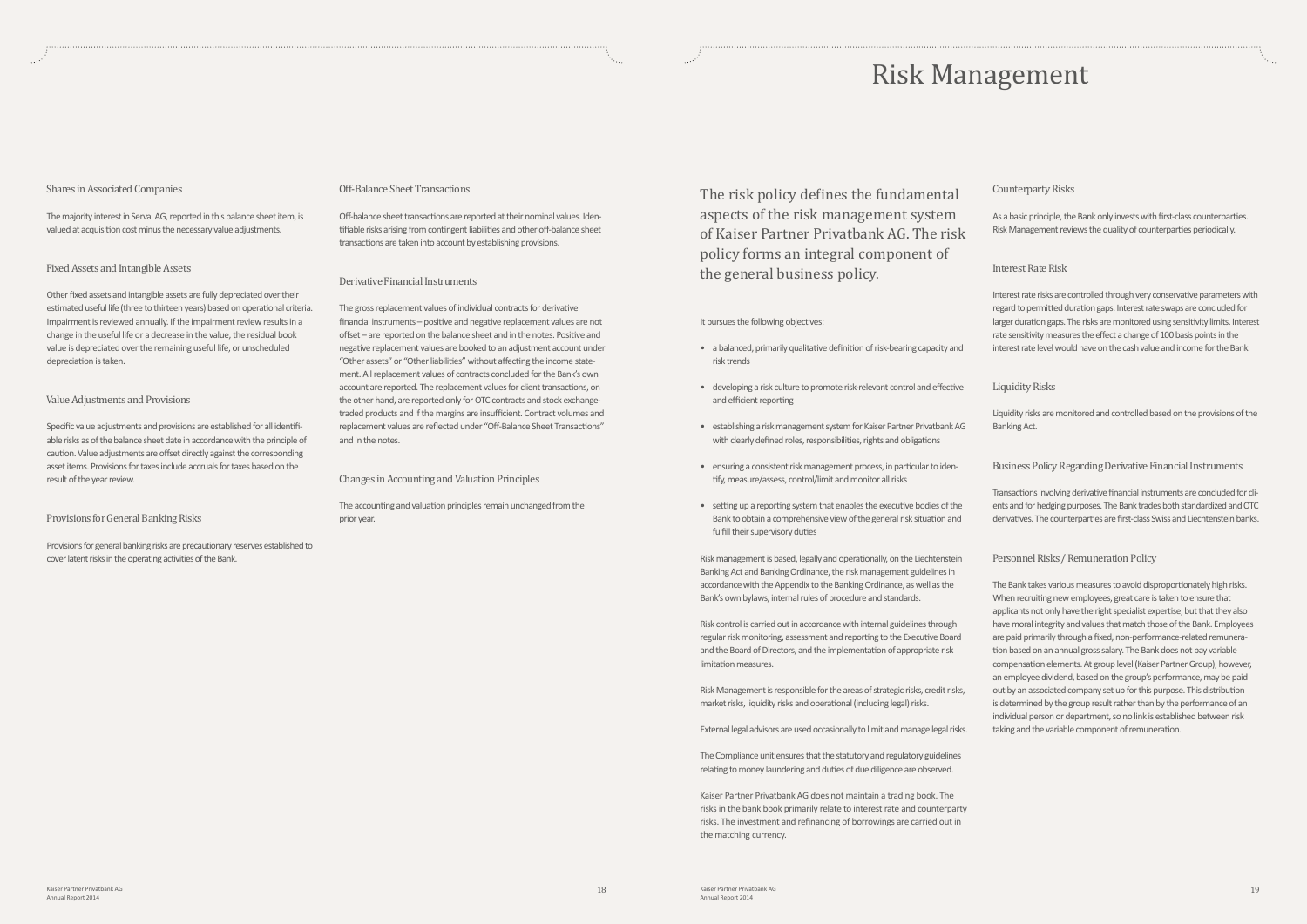## Notes on the Balance Sheet

(in CHF thousands)

| Overview of loans and off-balance sheet transactions |            |                        |                                                      |              |                                 |
|------------------------------------------------------|------------|------------------------|------------------------------------------------------|--------------|---------------------------------|
|                                                      |            |                        | Type of collateral                                   |              |                                 |
| Loans                                                |            | Secured by<br>mortgage | Other<br>collateral                                  | Unsecured    | Total                           |
| Due from clients                                     |            | 12,600                 | 19,843                                               | $\Omega$     | 32,443                          |
| <b>Total loans</b>                                   | 12/31/2014 | 12,600                 | 19,843                                               | Ω            | 32,443                          |
|                                                      | 12/31/2013 | 13,600                 | 35,186                                               | 0            | 48,786                          |
| Off-balance sheet<br>transactions                    |            |                        |                                                      |              |                                 |
| Contingent liabilities                               |            | $\Omega$               | 3.352                                                | $\cap$       | 3,352                           |
| <b>Total off-balance sheet</b><br>transactions       | 12/31/2014 | $\Omega$               | 3,352                                                | $\mathbf{0}$ | 3,352                           |
|                                                      | 12/31/2013 | $\Omega$               | 3,201                                                | $\mathbf{0}$ | 3,201                           |
| Doubtful receivables                                 |            | Gross debt             | Estimated<br>proceeds from the<br>sale of collateral | Net debt     | Individual value<br>adjustments |
|                                                      | 12/31/2014 | 382                    | 1                                                    | 381          | 381                             |
|                                                      | 12/31/2013 | 389                    | 149                                                  | 240          | 240                             |

| Securities and precious metals (fixed assets) |  |
|-----------------------------------------------|--|
|                                               |  |

| becurrites and precious metals (fixed assets) |         |                   |         |              |                                                        |  |
|-----------------------------------------------|---------|-------------------|---------|--------------|--------------------------------------------------------|--|
| Book value                                    |         | Acquisition value |         | Market value |                                                        |  |
|                                               |         |                   |         |              | 12/31/2013                                             |  |
|                                               |         |                   |         |              |                                                        |  |
| 275,320                                       | 212.552 | 288.166           | 206.869 | 281.628      | 220.586                                                |  |
| 1.143                                         | 1.606   | 1.196             | 1.640   | 1.143        | 1.606                                                  |  |
| 276,463                                       | 214.157 | 289.362           | 208.509 | 282.771      | 222,192                                                |  |
| 118,673                                       | 172.145 | 125,135           | 165.029 | 111.938      | 179,017                                                |  |
|                                               |         |                   |         |              | 12/31/2014 12/31/2013 12/31/2014 12/31/2013 12/31/2014 |  |

### **Shares in associated companies**

|                                            |                       |                    |                      |                       |                    | 12/31/2014           | 12/31/2013            |
|--------------------------------------------|-----------------------|--------------------|----------------------|-----------------------|--------------------|----------------------|-----------------------|
| Shares in associated companies             |                       |                    |                      |                       |                    |                      |                       |
| Without market value                       |                       |                    |                      |                       |                    | 500                  | 500                   |
| Total shares in associated companies       |                       |                    |                      |                       |                    | 500                  | 500                   |
|                                            |                       |                    | 12/31/2014           |                       |                    | 12/31/2013           |                       |
| Name of company, domicile Type of business |                       | Company<br>capital | Voting<br>share in % | Capital<br>share in % | Company<br>capital | Voting<br>share in % | Capital<br>share in % |
| Shares in associated companies             |                       |                    |                      |                       |                    |                      |                       |
| Serval AG. Vaduz                           | Securities accounting | 500                | 100.00               | 100.00                | 500                | 100.00               | 100.00                |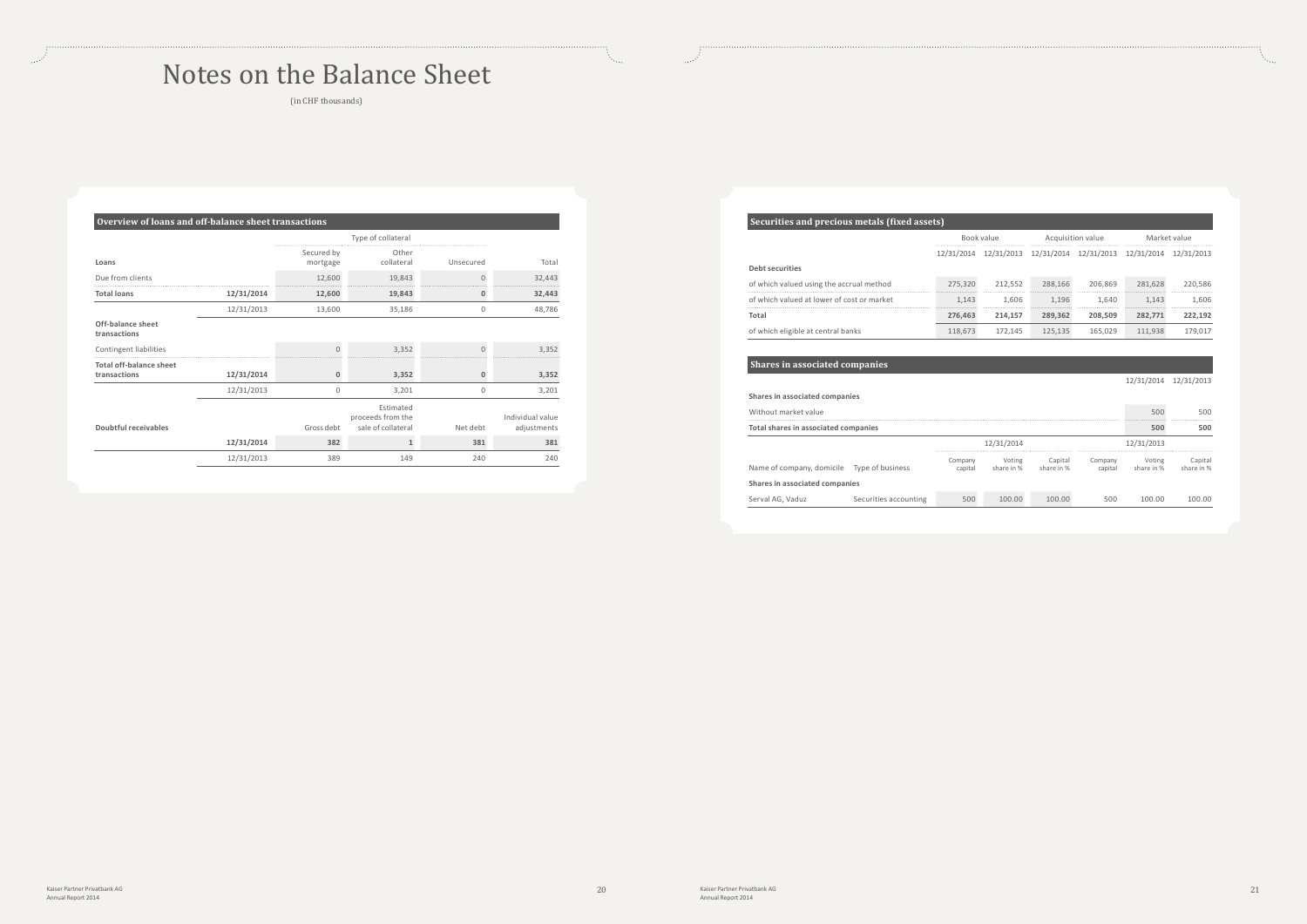| <b>Statement of fixed assets</b>                                                                                               |       |                                       |                          |                  |                     |                        |                   |                          |
|--------------------------------------------------------------------------------------------------------------------------------|-------|---------------------------------------|--------------------------|------------------|---------------------|------------------------|-------------------|--------------------------|
|                                                                                                                                |       |                                       |                          |                  |                     | Reporting year         |                   |                          |
| Shares in associated<br>companies                                                                                              | Cost  | Accu-<br>mulated<br>deprecia-<br>tion | Book value<br>12/31/2013 | Invest-<br>ments | Disinvest-<br>ments | Reclassifi-<br>cations | Deprecia-<br>tion | Book value<br>12/31/2014 |
| Total shares in associ-                                                                                                        |       |                                       | 500                      | $\mathbf{0}$     | $\Omega$            | $\mathbf{0}$           | $\mathbf{0}$      |                          |
| ated companies                                                                                                                 | 500   | $\mathbf 0$                           |                          |                  |                     |                        |                   | 500                      |
| Intangible assets                                                                                                              |       |                                       |                          |                  |                     |                        |                   |                          |
| <b>Total intangible assets</b><br>(software)                                                                                   | 2,109 | $-2,008$                              | 101                      | 3,729            | $\Omega$            | $\mathbf{0}$           | $-18$             | 3,812                    |
| Other fixed assets                                                                                                             | 6,281 | 3,189                                 | 3,092                    | $\overline{0}$   | $\overline{0}$      | $\mathbf{0}$           | $-369$            | 2,723                    |
| <b>Total fixed assets</b>                                                                                                      | 6,281 | 3,189                                 | 3,092                    | $\Omega$         | $\mathbf{0}$        | 0                      | $-369$            | 2,723                    |
|                                                                                                                                |       |                                       |                          |                  |                     | 12/31/2014             |                   | 12/31/2013               |
| Fire insurance value of other fixed assets (including IT equipment)                                                            |       |                                       |                          |                  |                     | 23,700                 |                   | 23,700                   |
| Pledged or assigned assets as well as assets under reservation of ownership<br>and security lendings and repurchase agreements |       |                                       |                          |                  |                     |                        |                   |                          |
|                                                                                                                                |       |                                       |                          |                  |                     | 12/31/2014             |                   | 12/31/2013               |
| Book value of pledged or assigned (transferred by way of security) assets                                                      |       |                                       |                          |                  |                     | 11.743                 |                   | 10.423                   |
| <b>Actual liabilities</b>                                                                                                      |       |                                       |                          |                  |                     | $\cap$                 |                   | O                        |
| Security lendings or repurchase agreements                                                                                     |       |                                       |                          |                  |                     | $\mathbf 0$            |                   | 0                        |

### **Liabilities toward own pension funds**

Kaiser Partner Privatbank AG does not have its own pension fund.

Kaiser Partner Holding Anstalt, Vaduz (whose owner is: Kaiser Beteiligungen Anstalt 100%)

### **Value adjustments and provisions / provisions for general banking risks**

| net of value adjustments<br>Total provisions according to the balance sheet | $-240$<br>416       | $-266$   |                                                                    | $-141$<br>222                                            | $-135$                                           | $-381$<br>237       |
|-----------------------------------------------------------------------------|---------------------|----------|--------------------------------------------------------------------|----------------------------------------------------------|--------------------------------------------------|---------------------|
| Total value adjustments and provisions                                      | 656                 | $-266$   |                                                                    | 363                                                      | $-135$                                           | 618                 |
| Provisions for tax and deferred tax                                         | 416                 | -266     |                                                                    | 222                                                      | $-135$                                           | 237                 |
| specific value adjustments                                                  | 240                 |          |                                                                    | 141                                                      |                                                  | 381                 |
| Value adjustments for loan default risks                                    | As of<br>12/31/2013 | Specific | Recoveries.<br>overdue<br>interest,<br>exchange<br>use differences | <b>New</b><br>provisions<br>charged<br>to P/L<br>account | Write-<br>backs<br>credited<br>to P/L<br>account | As of<br>12/31/2014 |

| Company capital       |                    |                                     |                                     |                    |                     |                                    |
|-----------------------|--------------------|-------------------------------------|-------------------------------------|--------------------|---------------------|------------------------------------|
|                       |                    | 12/31/2014                          |                                     |                    | 12/31/2013          |                                    |
|                       | Total par<br>value | Number of<br>shares                 | Capital<br>ranking for<br>dividend  | Total par<br>value | Number of<br>shares | Capital<br>ranking for<br>dividend |
| Company capital       |                    |                                     |                                     |                    |                     |                                    |
| Share capital         | 10.000             | 10,000<br>************************* | 10.000<br>************************* | 10.000             | 10.000              | 10.000<br>                         |
| Total company capital |                    | 10.000                              | 10.000                              | 10.000             | 10.000              | 10.000                             |

### **Significant shareholders**

 $\ddotsc$ 

| 12/31/2014 |            | 12/31/2013 |            |
|------------|------------|------------|------------|
| Nominal    | Share in % | Nominal    | Share in % |
|            |            |            |            |
|            |            |            |            |
| 10,000     | 100.00     | 10,000     | 100.00     |
|            |            |            |            |

**With voting rights**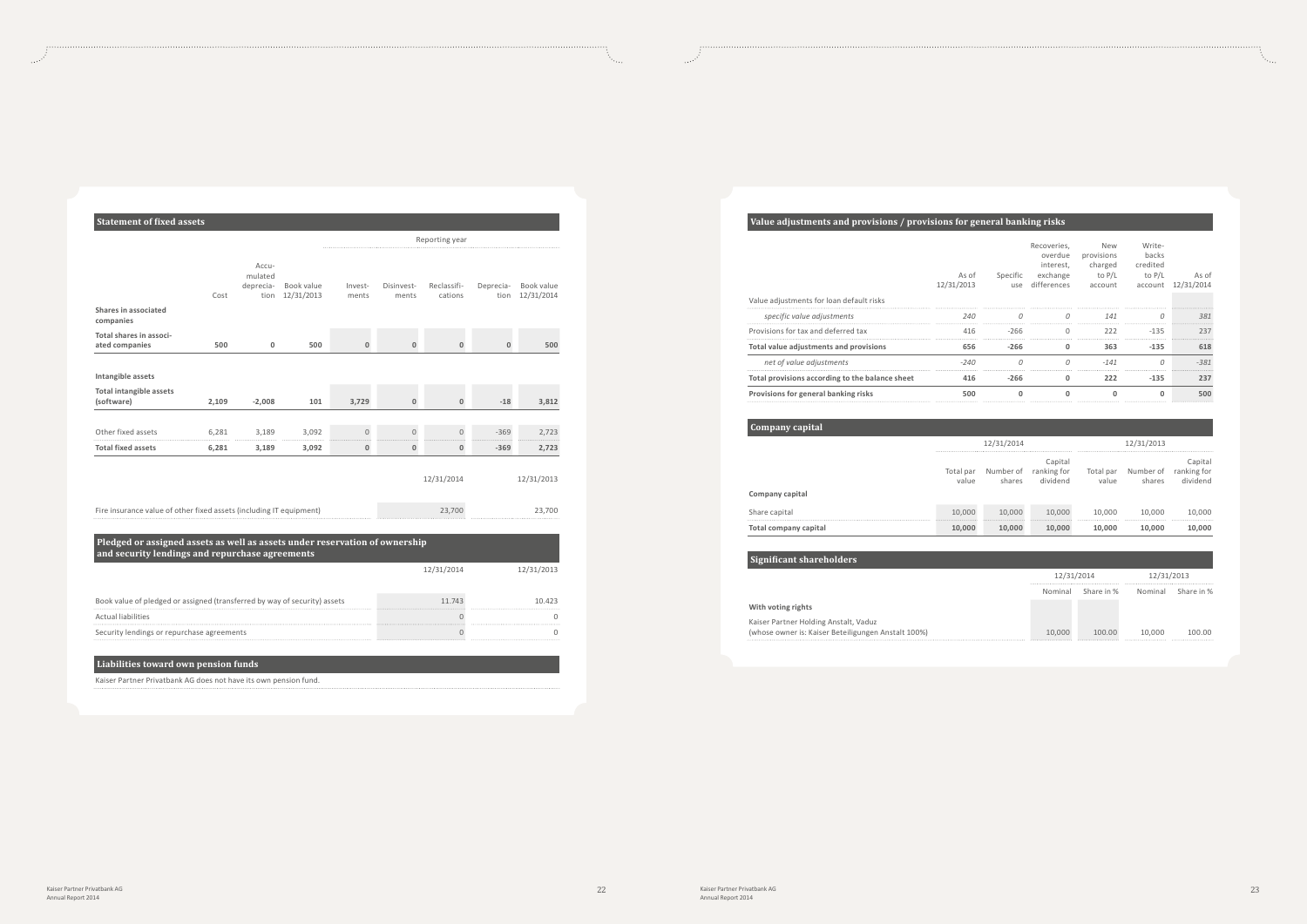### **Statement of shareholders, equity**

#### **Shareholders, equity at the beginning of the business year**

|                | Subscribed capital paid-in                                                                                     | 10.000 |
|----------------|----------------------------------------------------------------------------------------------------------------|--------|
| Legal reserves |                                                                                                                | 2.000  |
| Other reserves |                                                                                                                | 36,843 |
|                | Provisions for general banking risks                                                                           | 500    |
|                | Balance sheet profit                                                                                           | 2,142  |
|                | Total shareholders, equity at the beginning of the business year (before distribution of balance sheet profit) | 51,485 |
|                | dividend paid-out of the net profit of the prior year                                                          | 7.000  |
|                | profit for the year                                                                                            | 2,559  |
|                | Total shareholders, equity at the end of the business year (before distribution of balance sheet profit)       | 47.044 |
|                | of which subscribed capital paid-in                                                                            | 10.000 |
|                | legal reserves                                                                                                 | 2.000  |
|                | other reserves                                                                                                 | 31.843 |
|                | provisions for general banking risks                                                                           | 500    |
|                | balance sheet profit                                                                                           | 2,701  |
|                |                                                                                                                |        |

### **Maturity structure of assets, liabilities and provisions**

|                         |                   |          |                    |                               | Due                                 |                  |                  |         |
|-------------------------|-------------------|----------|--------------------|-------------------------------|-------------------------------------|------------------|------------------|---------|
| Assets                  | Sight<br>deposits | Callable | within<br>3 months | between<br>3 and 12<br>months | between<br>12 months<br>and 5 years | after<br>5 years | Immo-<br>bilized | Total   |
| Cash                    | 40,330            |          |                    |                               |                                     |                  |                  | 40,330  |
| Due from banks          | 57,136            |          | 109.995            | 16,416                        |                                     |                  |                  | 183,547 |
| Due from clients        | 1.086             | 360      | 9,847              | 7.200                         | 6,350                               | 7.600            |                  | 32,443  |
| mortgage loans          |                   |          |                    | 1.000                         | 4,000                               | 7.600            |                  | 12,600  |
| Other assets            | 19.537            |          | 18.714             | 65.867                        | 191.882                             |                  | 6,535            | 302,535 |
| Total assets 12/31/2014 | 118,090           | 360      | 138,556            | 89,482                        | 198,232                             | 7.600            | 6,535            | 558,856 |
| 12/31/2013              | 117.188           | 385      | 104.487            | 44.175                        | 175.591                             | 8.600            | 3.193            | 453.620 |

#### **Liabilities and provisions**

| Due to banks                                                    | 10,200  | 15,833 | 12,864 |  | 38,897                              |
|-----------------------------------------------------------------|---------|--------|--------|--|-------------------------------------|
| Due to clients                                                  | 395,340 | 57,247 | 8,875  |  | <b>*****************</b><br>461,463 |
| other liabilities                                               | 395,340 | 57,247 | 8,875  |  | 461,463                             |
| Provisions (without<br>provisions for general<br>banking risks) |         |        | フスフ    |  | 237                                 |
| Other liabilities                                               | 11.215  |        |        |  | 11.215                              |
| <b>Total liabilities</b><br>12/31/2014                          | 416,756 | 73,080 | 21,977 |  | 511,812                             |
| 12/31/2013                                                      | 309.362 | 70.580 | 22.193 |  |                                     |

#### **Due to and from associated companies, significant shareholders and members of the governing bodies and material transactions with affiliated parties**

12/31/2014 12/31/2013

| Due from associated companies (contained in "Due from clients")     |        |         |
|---------------------------------------------------------------------|--------|---------|
| Due from significant shareholders (contained in "Due from clients") | 12.600 | 13.600. |
| Due to associated companies (contained in "Due to clients")         | 12.819 | 12.175  |
| Due to significant shareholders (contained in "Due to clients")     | 6.124  | 5.828   |
| Loans to members of the Bank, s governing bodies                    |        |         |

Transactions with affiliated parties (such as securities transactions, payment transactions, lending and reimbursements on deposits) are carried out on terms used for third parties.

Within the context of consultancy and other services, Kaiser Partner Privatbank Group also remunerates associated companies. The total amount of this remuneration came to CHF 1.27 million in 2014 (2013: CHF 1.06 million).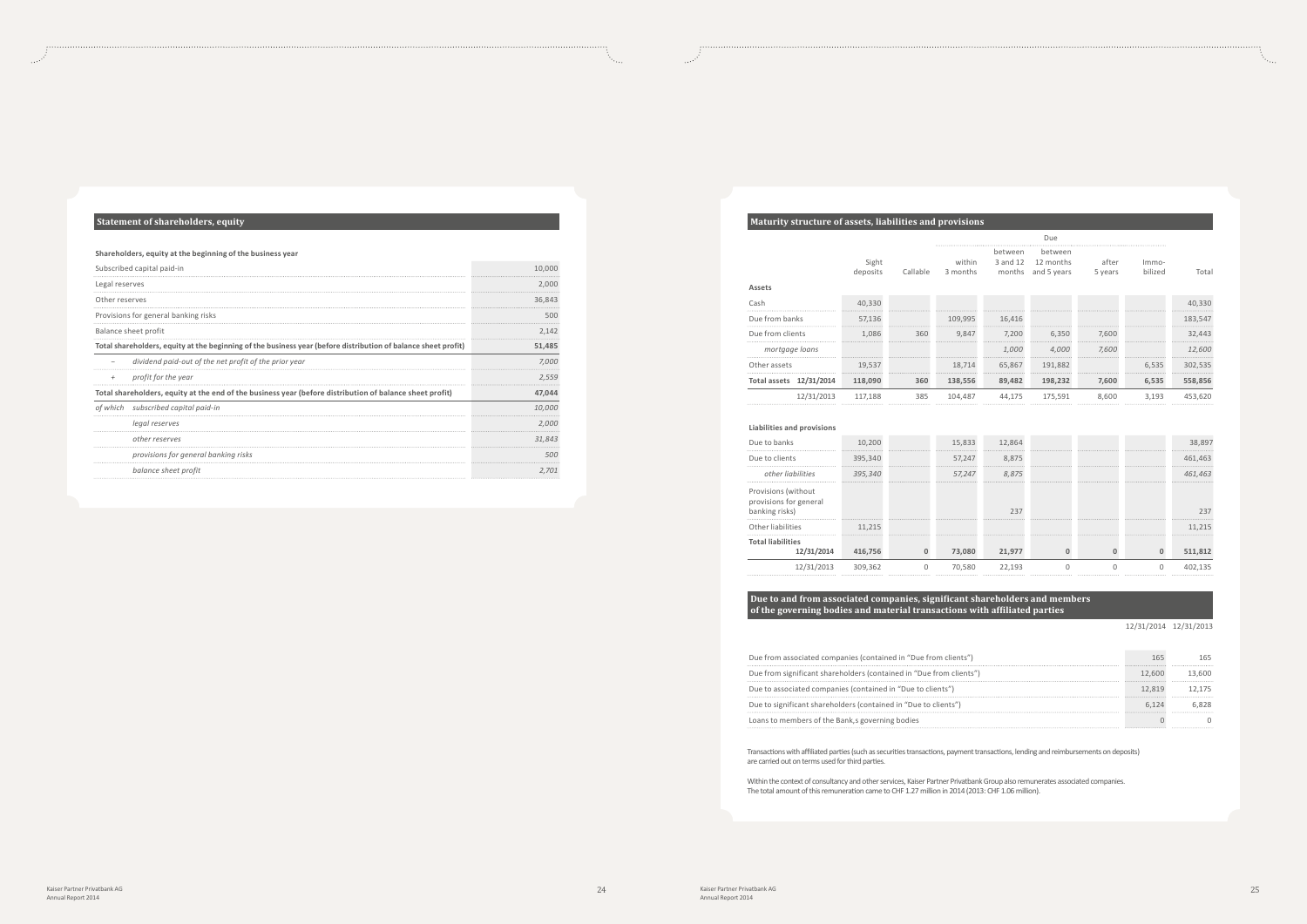### **Balance sheet by currency**

|                                                   |         | Currency   |            |        |         |
|---------------------------------------------------|---------|------------|------------|--------|---------|
|                                                   | CHF     | <b>USD</b> | <b>EUR</b> | Other  | Total   |
| Assets                                            |         |            |            |        |         |
| Cash                                              | 39,882  | 61         | 326        | 60     | 40,330  |
| Due from banks                                    | 26,343  | 111,519    | 17,117     | 28,567 | 183,547 |
| Due from clients                                  | 17,658  | 9.817      | 4.905      | 62     | 32,443  |
| mortgage loans                                    | 12.600  |            |            |        | 12.600  |
| Debt securities and other fixed-income securities | 72,228  | 135.332    | 44.706     | 24.197 | 276,463 |
| Shares in associated companies                    | 500     |            |            |        | 500     |
| Intangible assets                                 | 3,812   |            |            |        | 3,812   |
| Fixed assets                                      | 2.723   |            |            |        | 2.723   |
| Other assets                                      | 1.782   | 8.220      | 24         | 36     | 10.063  |
| Accrued income and prepaid expenses               | 2,315   | 3,494      | 2,341      | 825    | 8,974   |
| <b>Total on-balance sheet assets</b>              | 167,244 | 268,444    | 69,420     | 53,748 | 558,856 |
| Delivery claims from spot, forward and option     |         |            |            |        |         |
| foreign exchange transactions                     | 60,102  | 133,174    | 54,881     | 32,947 | 281,105 |
| <b>Total assets</b>                               | 227,346 | 401.618    | 124,301    | 86.695 | 839,960 |

#### **Liabilities**

| Due to banks                                                                        | 405     | 37,854  | 345     | 293    | 38,897  |
|-------------------------------------------------------------------------------------|---------|---------|---------|--------|---------|
| Due to clients                                                                      | 119,159 | 225,267 | 68,146  | 48,890 | 461,463 |
| Other liabilities                                                                   | 2.128   | 8,162   | 20      | 34     | 10,343  |
| Accrued expenses and deferred income                                                | 801     | 51      | 14      | 6      | 872     |
| Provisions                                                                          | 237     |         |         |        | 237     |
| Provisions for general banking risks                                                | 500     |         |         |        | 500     |
| Subscribed capital                                                                  | 10,000  |         |         |        | 10,000  |
| Retained earnings                                                                   | 31.843  |         |         |        | 31,843  |
| Profit brought forward                                                              | 142     |         |         |        | 142     |
| Profit for the year                                                                 | 2,559   |         |         |        | 2,559   |
| <b>Total on-balance sheet liabilities</b>                                           | 167,775 | 271,333 | 68,525  | 49,223 | 556,856 |
| Delivery commitments from spot, forward and<br>option foreign exchange transactions | 59,912  | 129,041 | 54,866  | 37,046 | 280,865 |
| <b>Total liabilities</b>                                                            | 227,687 | 400,374 | 123,391 | 86,269 | 837,721 |
| Net position per currency                                                           | $-341$  | 1,244   | 910     | 427    | 2,240   |

### **Other assets and other liabilities**

|                             | 12/31/2014 | 12/31/2013 |
|-----------------------------|------------|------------|
| <b>Balance sheet items</b>  |            |            |
| Positive replacement values | 8,615      | 3.827      |
| Compensation account        | 978        | 426        |
| Input tax                   | 301        | 122        |
| Accounts receivable         | 104        | 455        |
| Settlement accounts         | 66         | 0          |
|                             |            |            |
| <b>Total other assets</b>   | 10,063     | 4,830      |
| Negative replacement values | 9,592      | 4.253      |
| Compensation account        |            |            |
| Creditors                   | 686        | 491        |
| Settlement accounts         | 65         | 33         |

| <b>Total other liabilities</b> |  |
|--------------------------------|--|
| Settlement accounts            |  |
| Creditors                      |  |
| Compensation account           |  |
|                                |  |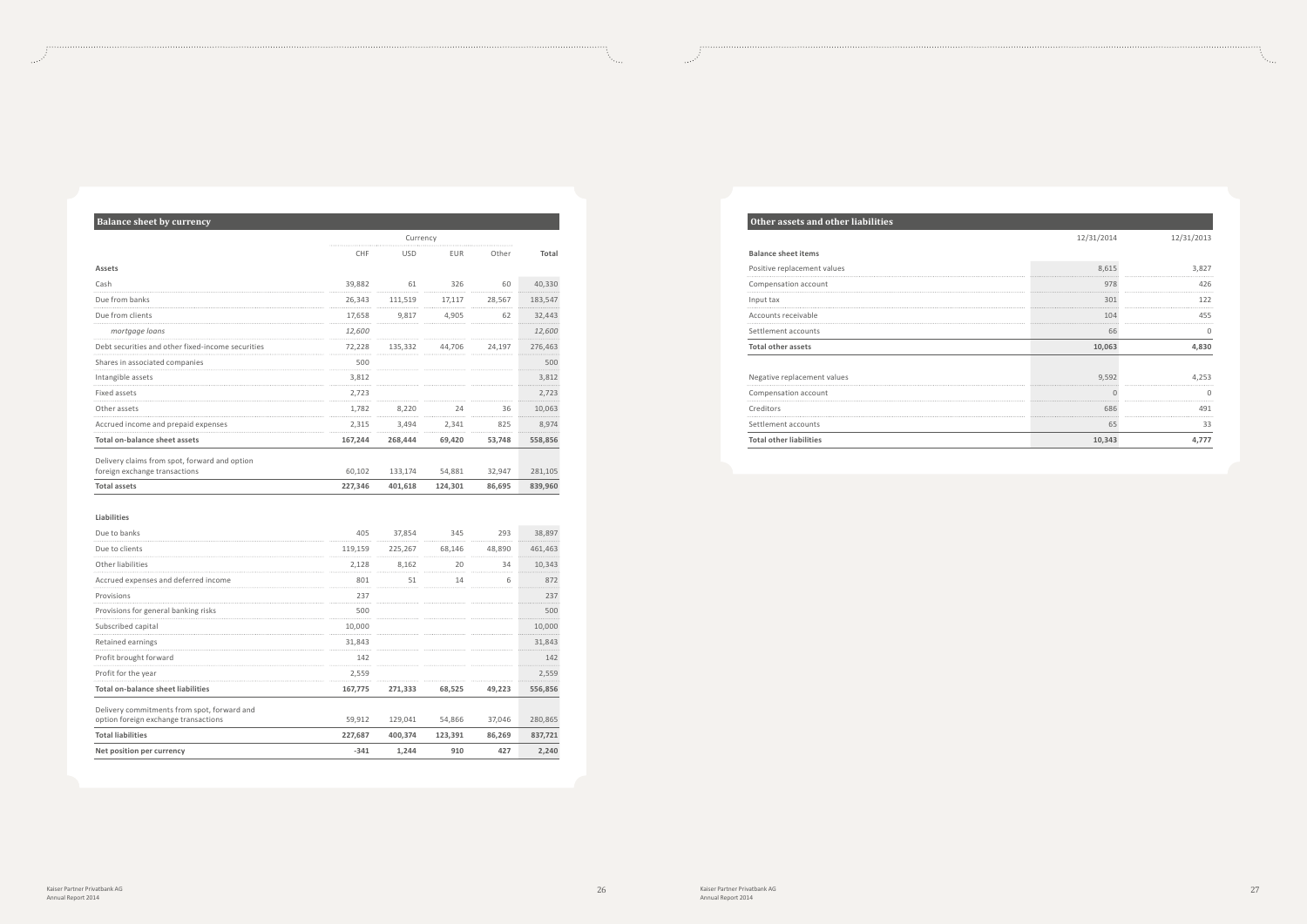## Notes on Off-Balance Sheet Transactions

(in CHF thousands)

| <b>Breakdown of contingent liabilities</b> |            |            |  |  |
|--------------------------------------------|------------|------------|--|--|
|                                            | 12/31/2014 | 12/31/2013 |  |  |
|                                            |            |            |  |  |
| Credit guarantees and similar instruments  | 3.352      | 3.201<br>  |  |  |
| Total                                      | 3.352      | 3.201      |  |  |

#### **Open derivative financial instruments**

|                                                            |            | Trading instruments                    |                                        |                    | Hedging instruments                    |                                        |                    |
|------------------------------------------------------------|------------|----------------------------------------|----------------------------------------|--------------------|----------------------------------------|----------------------------------------|--------------------|
|                                                            |            | Positive<br>replace-<br>ment<br>values | Negative<br>replace-<br>ment<br>values | Contract<br>volume | Positive<br>replace-<br>ment<br>values | Negative<br>replace-<br>ment<br>values | Contract<br>volume |
| <b>Foreign currencies</b>                                  |            |                                        |                                        |                    |                                        |                                        |                    |
| Foreign exchange forwards                                  |            | 8,615                                  | 8,375                                  | 281,105            |                                        |                                        |                    |
| Currency swaps                                             |            | $\mathbf{0}$                           | $\overline{0}$                         | $\Omega$           |                                        |                                        |                    |
| Interest rate instruments                                  |            |                                        |                                        |                    |                                        |                                        |                    |
| Interest rate swaps                                        |            |                                        |                                        |                    | $\overline{0}$                         | 1.217                                  | 12.600             |
| <b>Total before consideration</b><br>of netting agreements | 12/31/2014 | 8,615                                  | 8,375                                  | 281,105            | $\mathbf{0}$                           | 1,217                                  | 12,600             |
|                                                            | 12/31/2013 | 3,827                                  | 3,451                                  | 278.072            | $\Omega$                               | 802                                    | 13.600             |
|                                                            |            |                                        | Positive replacement values            | (accumulated)      |                                        | Negative replacement values            | (accumulated)      |
| <b>Total after consideration</b>                           |            |                                        |                                        |                    |                                        |                                        |                    |
| of netting agreements                                      | 12/31/2014 |                                        |                                        | 8,615              |                                        |                                        | 9,592              |
|                                                            | 12/31/2013 |                                        |                                        | 3,827              |                                        |                                        | 4,253              |

**Fiduciary transactions**

| فالمتعالية المتحامل المتحاول المتحاربين المتحاول المتحاول المتحاول المتحاول المتحاول والمتحاولات المتحاولات |            |                                |                           |                                  |     |                 |           |                                      |     |                           |                           |         |
|-------------------------------------------------------------------------------------------------------------|------------|--------------------------------|---------------------------|----------------------------------|-----|-----------------|-----------|--------------------------------------|-----|---------------------------|---------------------------|---------|
|                                                                                                             |            | Currencies translated into CHF |                           |                                  |     | Total<br>in CHF |           |                                      |     |                           |                           |         |
|                                                                                                             |            | CHF                            | USD                       | GBP                              | EUR | Other           | thousands |                                      |     |                           |                           |         |
| Fiduciary deposits with other banks                                                                         |            | 1.606                          | ************************* |                                  |     |                 |           | 117,242<br>************************* | 720 | ************************* | ************************* | 119,568 |
| Total                                                                                                       | 12/31/2014 | 1,606                          | 117,242                   | *************************<br>720 |     |                 | 119,568   |                                      |     |                           |                           |         |
|                                                                                                             | 12/31/2013 | 2.106                          | 65.968                    |                                  |     |                 | 68,758    |                                      |     |                           |                           |         |

| Assets under management                       |                               |                               |  |  |  |
|-----------------------------------------------|-------------------------------|-------------------------------|--|--|--|
|                                               | 12/31/2014<br>in CHF millions | 12/31/2013<br>in CHF millions |  |  |  |
| Type of client assets                         |                               |                               |  |  |  |
| Discretionary assets                          | 764                           | 761                           |  |  |  |
| Other client assets                           | 1,632                         | 1.288                         |  |  |  |
| Total client assets (including double counts) | 2.396                         | 2.049                         |  |  |  |
| of which double counts                        | 53                            | 61                            |  |  |  |

# Notes on the Income Statement

(in CHF thousands)

|                                                             | 2014  | 2013        |
|-------------------------------------------------------------|-------|-------------|
| <b>Results from financial transactions</b>                  |       |             |
| Precious metals                                             | 122   | 116         |
| Foreign exchange, notes and coins                           | 2,373 | 2,273       |
| <b>Total results from financial transactions</b>            | 2,495 | 2,389       |
|                                                             |       |             |
| <b>Breakdown of personnel expenses</b>                      |       |             |
|                                                             | 2014  | 2013        |
| <b>Personnel expenses</b>                                   |       |             |
| Wages and salaries <sup>1)</sup>                            | 5.129 | 4.596       |
| Social benefits and pension scheme contributions            | 910   | 881         |
|                                                             |       |             |
| of which pension scheme contributions                       | 759   | 734         |
|                                                             | 189   | 166         |
| Other personnel expenses<br><b>Total personnel expenses</b> | 6,228 |             |
| Payments to the members of the Board of Directors           |       | 5.644<br>33 |

 $1)$  Including accrued vacation.

#### **Breakdown of administrative**

| Dreamdown of authentistiative expenses                              |       |     |
|---------------------------------------------------------------------|-------|-----|
|                                                                     |       |     |
| Administrative expenses                                             |       |     |
| Occupancy expenses                                                  | 1.361 | 369 |
| Expenses for IT, machinery, furniture, vehicles and other equipment | 2.444 |     |
| Other administrative expenses                                       | 3.064 | 560 |
| <b>Total administrative expenses</b>                                |       |     |
|                                                                     |       |     |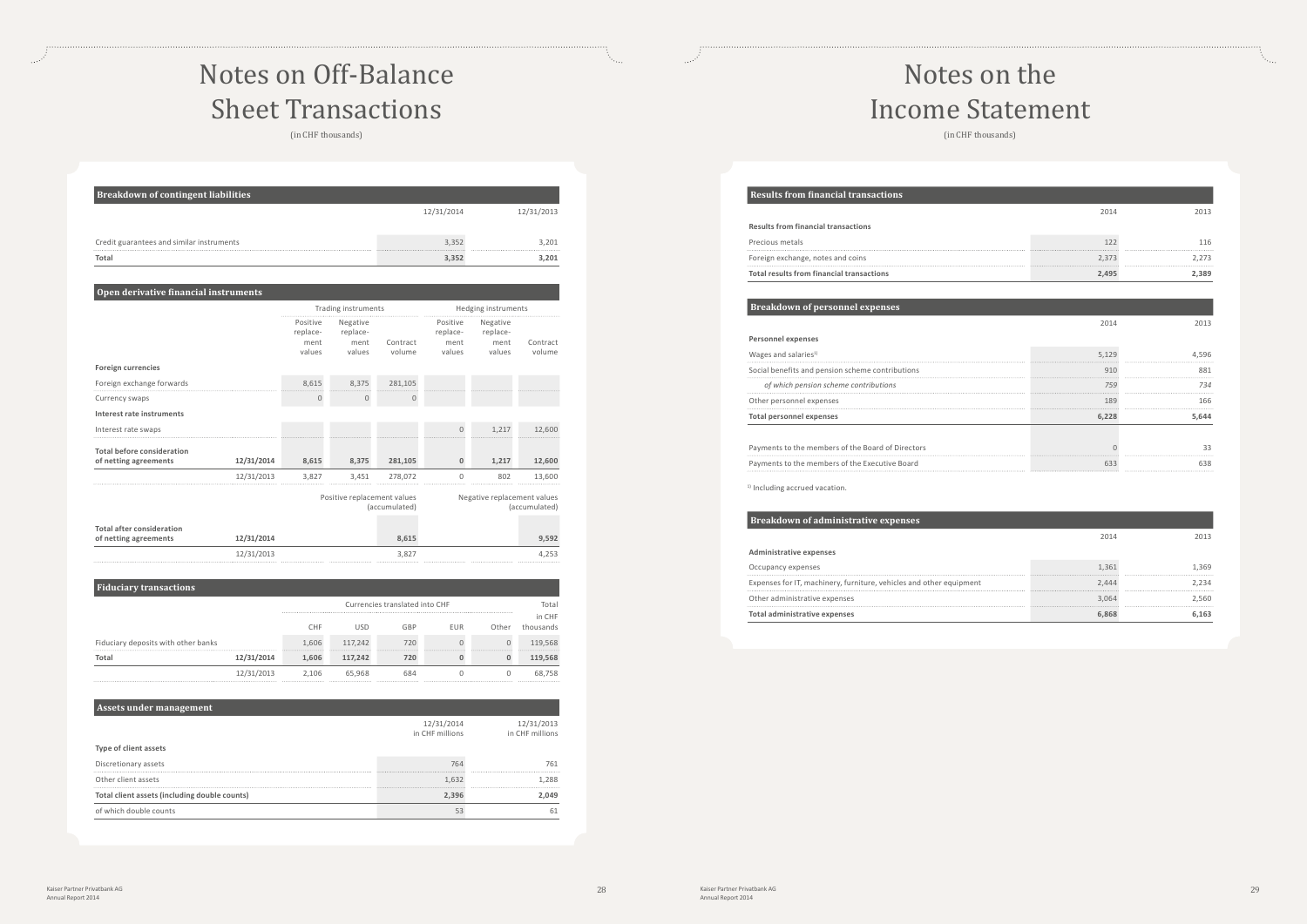#### **Statement of required capital**

Method used Equity requirement

| Credit risk                                                              | Standard approach        | 13.729 |
|--------------------------------------------------------------------------|--------------------------|--------|
| of which price risk regarding the equities in the bank book              |                          |        |
| Non-counterparty-related risks                                           |                          | 218    |
| Market risk                                                              | De minimis approach      | 715    |
| of which on interest rate instruments (general and specific market risk) |                          |        |
| of which on equities                                                     |                          |        |
| of which on foreign exchange and precious metals                         |                          | 715    |
| of which on commodities                                                  |                          |        |
| of which for settlement and delivery risks                               |                          |        |
| Operational risk                                                         | Basic indicator approach | 2.301  |
| Additional capital                                                       |                          |        |
| Total                                                                    |                          | 16,963 |
| Ratio of eligible/required capital:                                      |                          | 2.37   |
| Equity ratios                                                            |                          |        |
| Eligible (adjusted) core capital (incl. "innovative" instruments)        |                          | 0.19   |
| Eligible capital Tier 1                                                  |                          | 0.19   |

| <b>Statement of eligible capital</b>                                                                                                |            |            |
|-------------------------------------------------------------------------------------------------------------------------------------|------------|------------|
|                                                                                                                                     | 12/31/2014 | 12/31/2013 |
|                                                                                                                                     |            |            |
| Core capital (prior to adjustment)                                                                                                  | 43.984     | 48.910     |
| of which minority interests                                                                                                         |            |            |
| of which "innovative" instruments                                                                                                   |            |            |
| surplus of the losses anticipated from application of the IRB<br>approach less the value adjustments established (article 21 [1] d) |            |            |
| net long position in own equities                                                                                                   |            |            |
| other elements to be deducted from core capital                                                                                     | $-3.812$   | -101       |
| eligible core capital (adjusted core capital)<br>$\qquad \qquad =$                                                                  | 40.172     | 48.809     |
| upper supplementary capital<br>$^{+}$                                                                                               |            |            |
| lower supplementary capital<br>$^{+}$                                                                                               |            |            |
| additional capital<br>$^{+}$                                                                                                        |            |            |
| other deductions from supplementary capital,<br>$\overline{\phantom{m}}$<br>additional capital and total capital                    |            |            |
| = Eligible capital                                                                                                                  | 40.172     | 48.809     |

To the General Meeting of Kaiser Partner Privatbank AG, Vaduz

As statutory auditors, we have audited the accounting records and the financial statements (balance sheet, income statement and notes; pages 10 to 30 of the financial report) and the annual report ("Financial results for 2014"; page 7) of Kaiser Partner Privatbank AG for the year ended December 31, 2014.

Patrick Schwaller Christina Geissmann Certified Accountant Certified Accountant (Auditor in Charge)

These financial statements and the annual report are the responsibility of the Board of Directors. Our responsibility is to express an opinion on these financial statements based on our audit. We confirm that we meet the legal requirements concerning professional qualification and independence.

Our audit was conducted in accordance with auditing standards promulgated by the profession in Liechtenstein, which require that an audit be planned and performed to obtain reasonable assurance about whether the financial statements and the annual report are free from material misstatement. We have examined on a test basis evidence supporting the amounts and disclosures in the financial statements. We have also assessed the accounting principles used, significant estimates made and the overall financial statement presentation. We believe that our audit provides a reasonable basis for our opinion.

In our opinion, the financial statements for the year ended December 31, 2014, give a true and fair view of the financial position and the results of operations in accordance with Liechtenstein law. Furthermore, the accounting records, the financial statements and the annual report as well as the proposed appropriation of available earnings comply with Liechtenstein law and the company's articles of incorporation.

The annual report is consistent with the financial statements.

We recommend that the financial statements submitted to you be approved.

Ernst & Young AG

Zurich, April 23, 2015

### Disclosure in Accordance with Article 27 of the CAO

(in CHF thousands)

# Report of the Statutory Auditors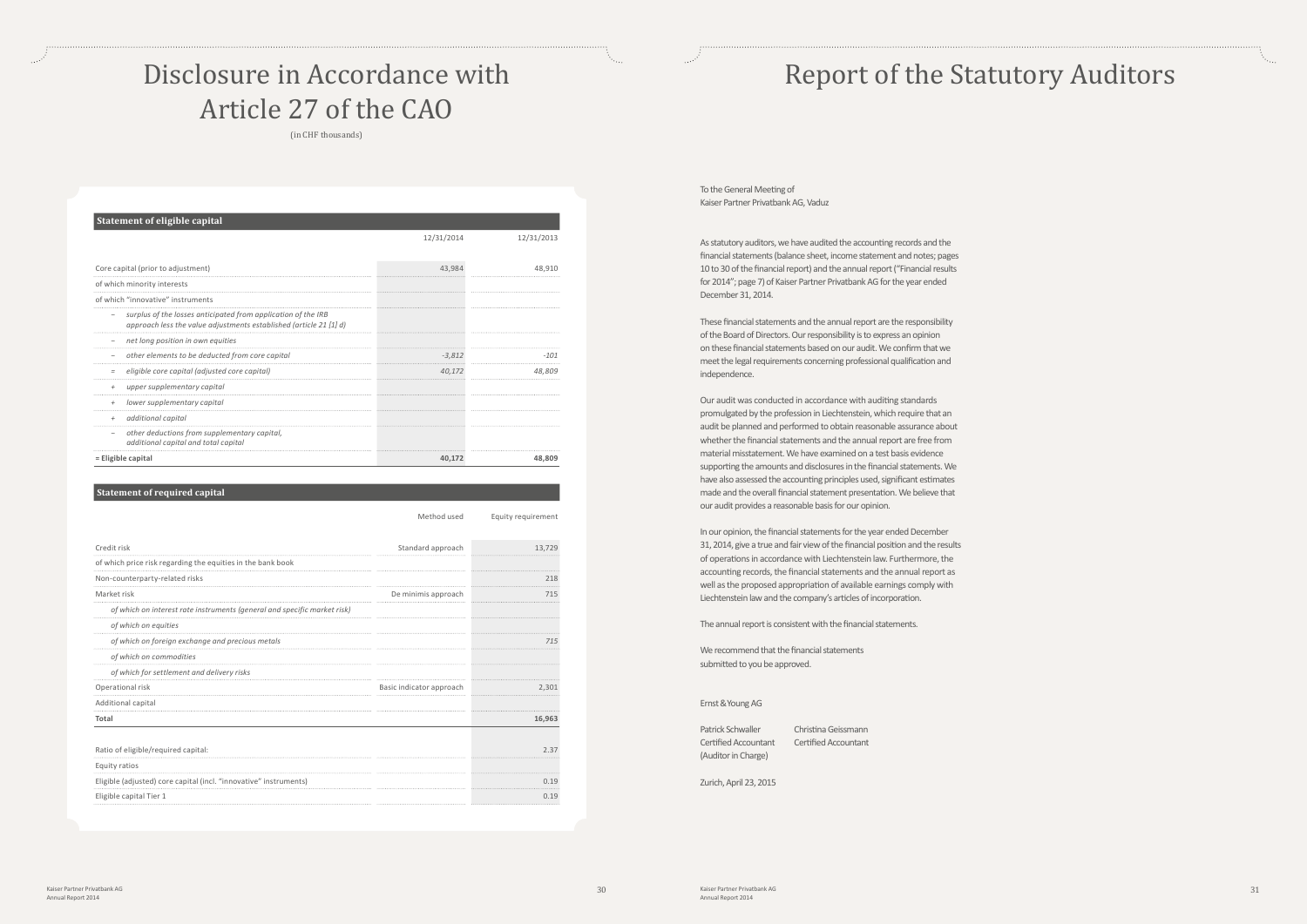## Board of Directors, Executive Board, Investment Partners, Executives and Auditors

as of February 1st, 2015

| <b>Board of Directors</b> | Fritz Kaiser, FL Vaduz (Chairman)<br>Dr. Elmar Wiederin, CH Schindellegi / SZ (Member)<br>Otmar Hasler, FL Gamprin-Bendern (Member)                                                                                                                                                    |
|---------------------------|----------------------------------------------------------------------------------------------------------------------------------------------------------------------------------------------------------------------------------------------------------------------------------------|
| <b>Executive Board</b>    | Dr. Ariel Sergio Goekmen, CH Zurich / ZH (Head)<br>Christian Reich, CH Speicher / AR (Member)<br>Christoph Küng, CH Erlenbach / ZH (Member)                                                                                                                                            |
| Investment-Partners*      | Dr. Klaus W. Wellershoff, CH Zurich / ZH (Chief Executive Officer / Partner, Wellershoff<br>& Partners Ltd.; Chief Economic Advisor, Kaiser Partner)                                                                                                                                   |
|                           | Joachim Klement, CH Zurich / ZH (Chief Investment Officer / Partner, Wellershoff<br>& Partners Ltd.; Chief Investment Advisor, Kaiser Partner)                                                                                                                                         |
| <b>Vice Directors</b>     | Silvan Brun, CH Bichwil / SG<br>Nicolas Jego, CH Cham / ZG<br>Cathrin Kratzla, CH Tscherlach / SG<br>Hermann Neusüss, FL Triesenberg<br>Mads Petersen, CH St. Gallen / SG<br>Daniela Tschirky, CH Pfäfers / SG<br>Damien Wyss, CH Herrliberg / ZH<br>Alex Schnyder, CH Altstätten / SG |
| <b>Procura Holders</b>    | Christian Beck, AT Bürs<br>Carmen Huber, FL Vaduz<br>Stefan Lampert, AT Altach<br>Reinhard Matt, FL Schaan<br>Rainer Nachbauer, AT Hohenems<br>Adrian Schneider, CH Chur / GR<br>Stefan Schüpbach, CH St. Gallen / SG<br>Lawrence Seikel, CH Buchs / SG                                |
| <b>Internal Audit</b>     | Grant Thornton Bankrevision AG, CH Zurich / ZH                                                                                                                                                                                                                                         |
| <b>Statutory Auditors</b> | Ernst & Young AG, CH Zurich / ZH                                                                                                                                                                                                                                                       |
| <b>Members of</b>         | Liechtensteinischer Bankenverband<br>Schweizerische Bankiervereinigung                                                                                                                                                                                                                 |

\* Strategic partnership agreement with Wellershoff & Partners Ltd., Zurich, for macroeconomic analyses and investment strategies.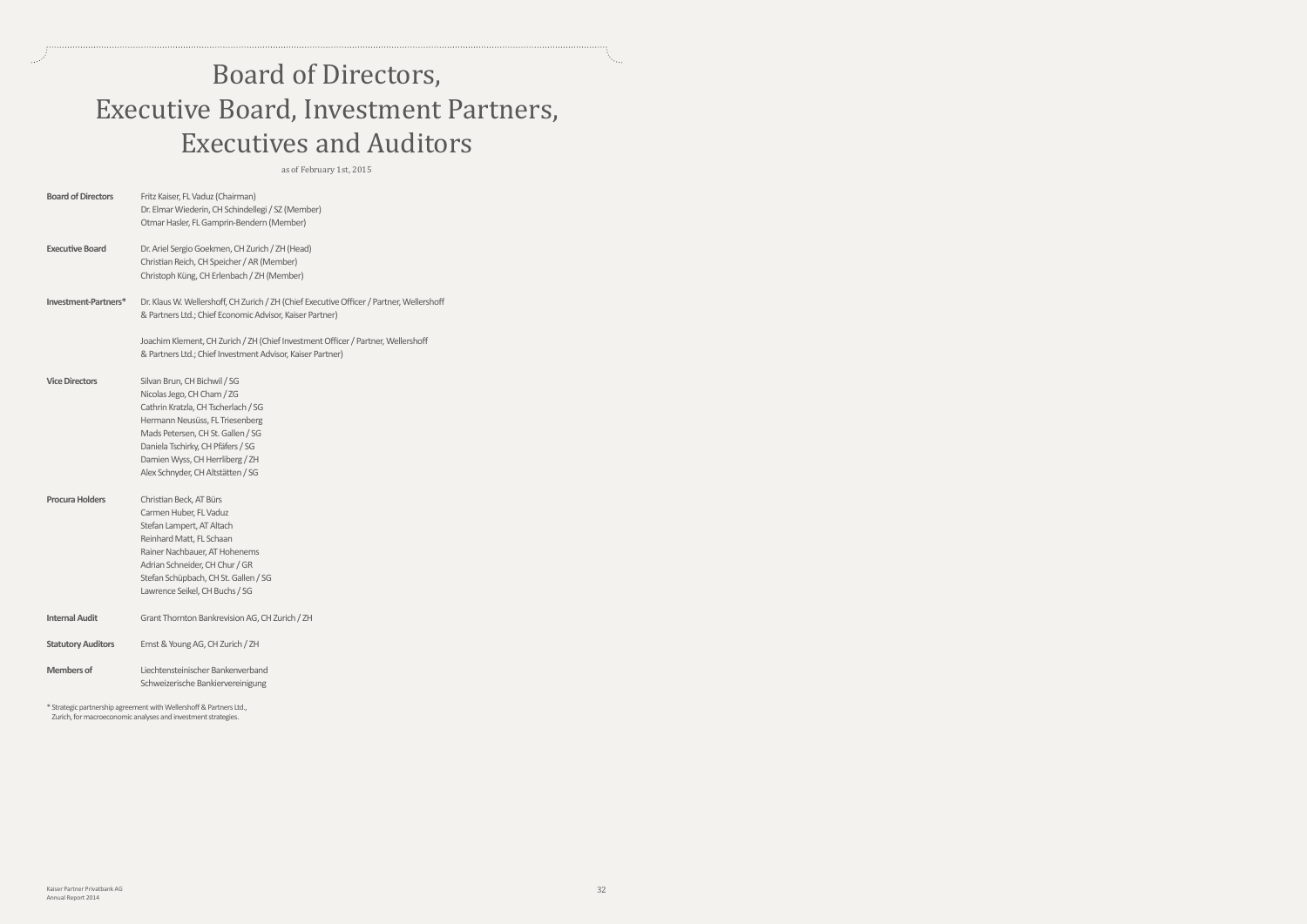| Cautionary Statement Regarding Forward-Looking Statements:                                                                                                           | Published by:     | Kaiser Partner Management Services Anstalt          |
|----------------------------------------------------------------------------------------------------------------------------------------------------------------------|-------------------|-----------------------------------------------------|
| This annual report contains forward-looking statements. These statements                                                                                             |                   | Pflugstrasse 10/12, P.O. Box 1157                   |
| are subject to general and specific risks and uncertainties. It is possible that<br>forecasts and results described or implied will not occur or differ considerably |                   | FL-9490 Vaduz, Liechtenstein                        |
| from the mentioned expectations and intentions. Please consider these                                                                                                |                   | T: +423 236 57 57, F: +423 236 55 49                |
| uncertainties when evaluating forward-looking statements.                                                                                                            |                   | E: info@kaiserpartner.com                           |
| This report appears in German and English. The German version is binding.                                                                                            | Editorial office: | Communications Kaiser Partner, Vaduz, Liechtenstein |
|                                                                                                                                                                      | Design:           | Communications Kaiser Partner, Vaduz, Liechtenstein |
|                                                                                                                                                                      | Printer:          | Thurnher Druckerei GmbH, Rankweil, Austria          |